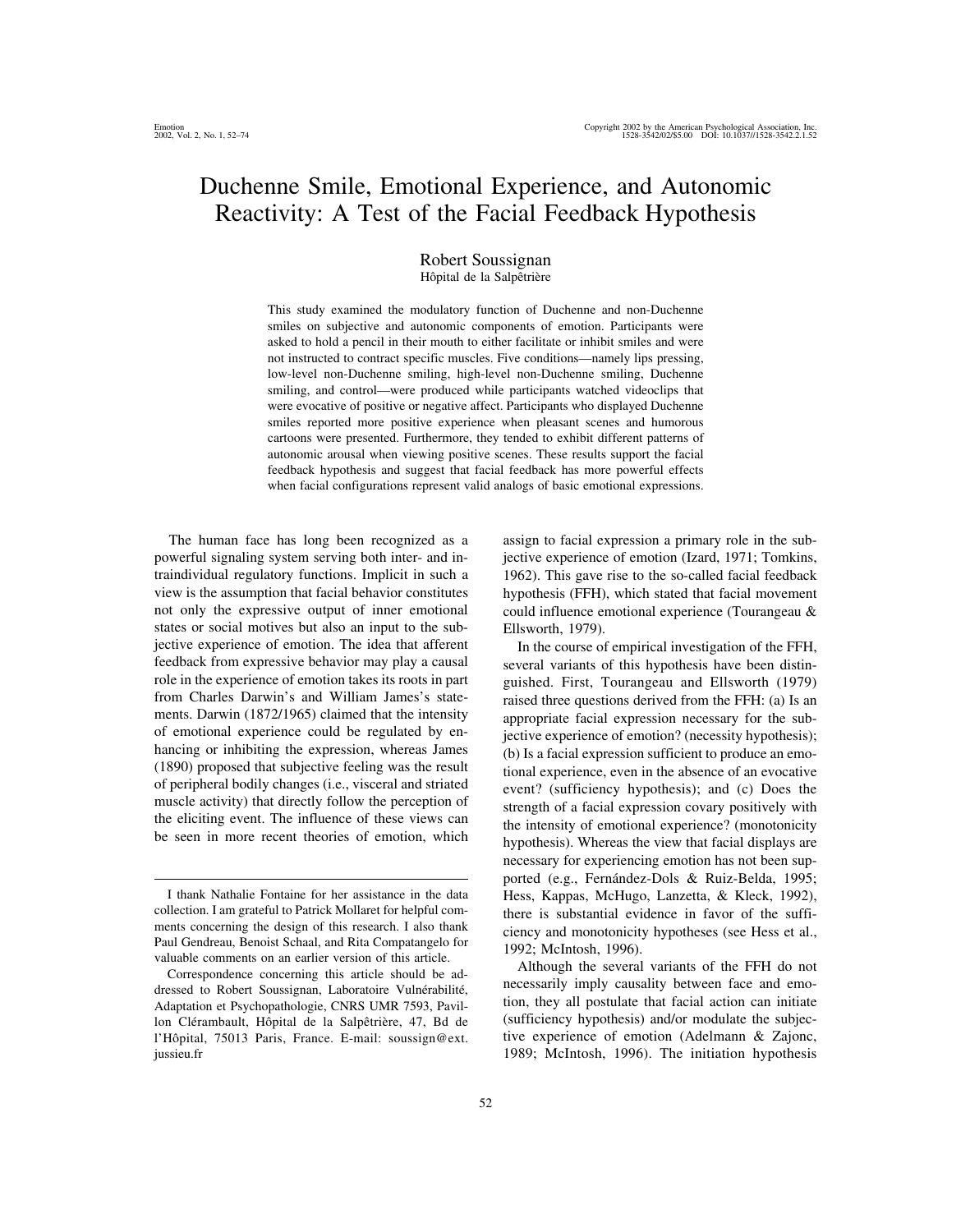states that affective experience can be generated by facial displays, even in the absence of an emotional stimulus. The modulation hypothesis, as postulated by Darwin, simply stipulates that facial displays (e.g., intensifying or inhibiting a facial expression) may alter the intensity or the quality of the ongoing emotional experience.

An additional distinction between dimensional and categorical versions of the FFH has been suggested (Winton, 1986). According to the so-called weak version, facial movements may produce changes in selfreports of emotional experience on a positive– negative dimension. According to the so-called strong version, movements of the face may foster more differentiated emotional experience, such as enjoyment, anger, fear, and sadness.

The distinct versions and variants of the FFH typically have been tested by manipulating facial efference by means of two paradigms: (a) by asking participants to display facial configurations that represent particular emotional expressions (i.e., facial-posing procedure/muscle-by-muscle instruction) with or without an emotional stimulus (Duclos et al., 1989; Hess et al., 1992; Laird, 1974; Rutledge & Hupka, 1985; Tourangeau & Ellsworth, 1979); (b) by asking participants to exaggerate or suppress facial displays (exaggeration/suppression procedure) normally expected in response to a wide range of affective– eliciting events, such as electric shocks, videotapes, odors, or mental imagery (Colby, Lanzetta, & Kleck, 1977; Kleck et al., 1976; Kraut, 1982; Lanzetta, Cartwright-Smith, & Kleck, 1976; McCanne & Anderson, 1987; Zuckerman, Klorman, Larrance, & Spiegel, 1981).

Numerous experimental investigations focusing on the modulating function of facial expression within a dimensional perspective have generally demonstrated moderate but reliable effects of voluntary facial activity on self-reported emotional experience and, to some extent, on autonomic response patterns (for reviews see Adelmann & Zajonc, 1989; Laird, 1984; Manstead, 1988; Matsumoto, 1987; McIntosh, 1996; Winton, 1986). Concerning the categorical version of FFH, despite some contradictory findings (Tourangeau & Ellsworth, 1979), evidence has now accumulated suggesting that adopting a requested facial pattern of emotion (e.g., fear, anger, disgust, sadness, happiness) may induce a feeling of this particular emotion, even in the absence of any eliciting event. (Duclos et al., 1989; Duclos & Laird, 2001; Flack, Laird, & Cavallaro, 1999; Hess et al., 1992; Levenson, Ekman, & Friesen, 1990; Levenson, Ekman,

Heider, & Friesen, 1992). Finally, although the issue of autonomic differentiation within the categorical version of FFH has provided a lower degree of consistency (see Boiten, 1996; Cacioppo, Klein, Berntson, & Hatfield, 1993), muscle-by-muscle manipulation or posing a particular facial expression have been shown to induce changes in heart rate, electrodermal activity, and peripheral temperature (Ekman, Levenson, & Friesen, 1983; Hess et al., 1992; Levenson et al., 1990, 1992).

Because of a number of methodological problems, the cognitive and physiological mechanisms underlying the facial regulation of affective states are far from being understood (Buck, 1980; Larsen, Kasimatis, & Frey, 1992; Strack, Martin, & Stepper, 1988; Zajonc, Murphy, & Inglehart, 1989). Some authors have suggested that sensory input (i.e., muscular proprioceptive patterns and/or cutaneous sensations) or vascular changes (i.e., thermoregulation of cerebral arterial blood flow) are possible physiological mediators (Izard, 1990; McIntosh, Zajonc, Vig, & Emerick, 1997; Tomkins, 1962; Zajonc et al., 1989). Others have postulated that feeling states may derive from the self-perception of expressive behavior and that individuals may have the ability to interpret their muscular proprioceptive sensation as representative of their subjective experience (Laird, 1974).

Strack et al. (1988) pointed out that standard procedures of experimenter-manipulated expressions (i.e., facial posing and dissimulation/exaggeration paradigms) do not rule out ambiguities and experimental artifacts due to situational demands (see also Rutledge & Hupka, 1985). In particular, these authors argued that these procedures are possibly contaminated by a cognitive mediation (e.g., attribution processes, redirection of attention, recognition of the emotional meaning of facial behavior, category accessibility), thus making difficult to assess the possibility of physiologically driven mechanisms. To clarify the processes that mediate the facial feedback effect, an ingenious procedure minimizing the likelihood that participants make inferences about their subjective experience of emotion was designed. According to this procedure participants (a) did not have to pose or modify a required facial expression, (b) redirected their attention toward another task, and (c) activated only the muscles typically involved in an expression. A plausible cover story was used to distract the participants' attention toward their own facial displays. The participants were told that the objective of the study was to investigate the ability of injured or handicapped persons to perform different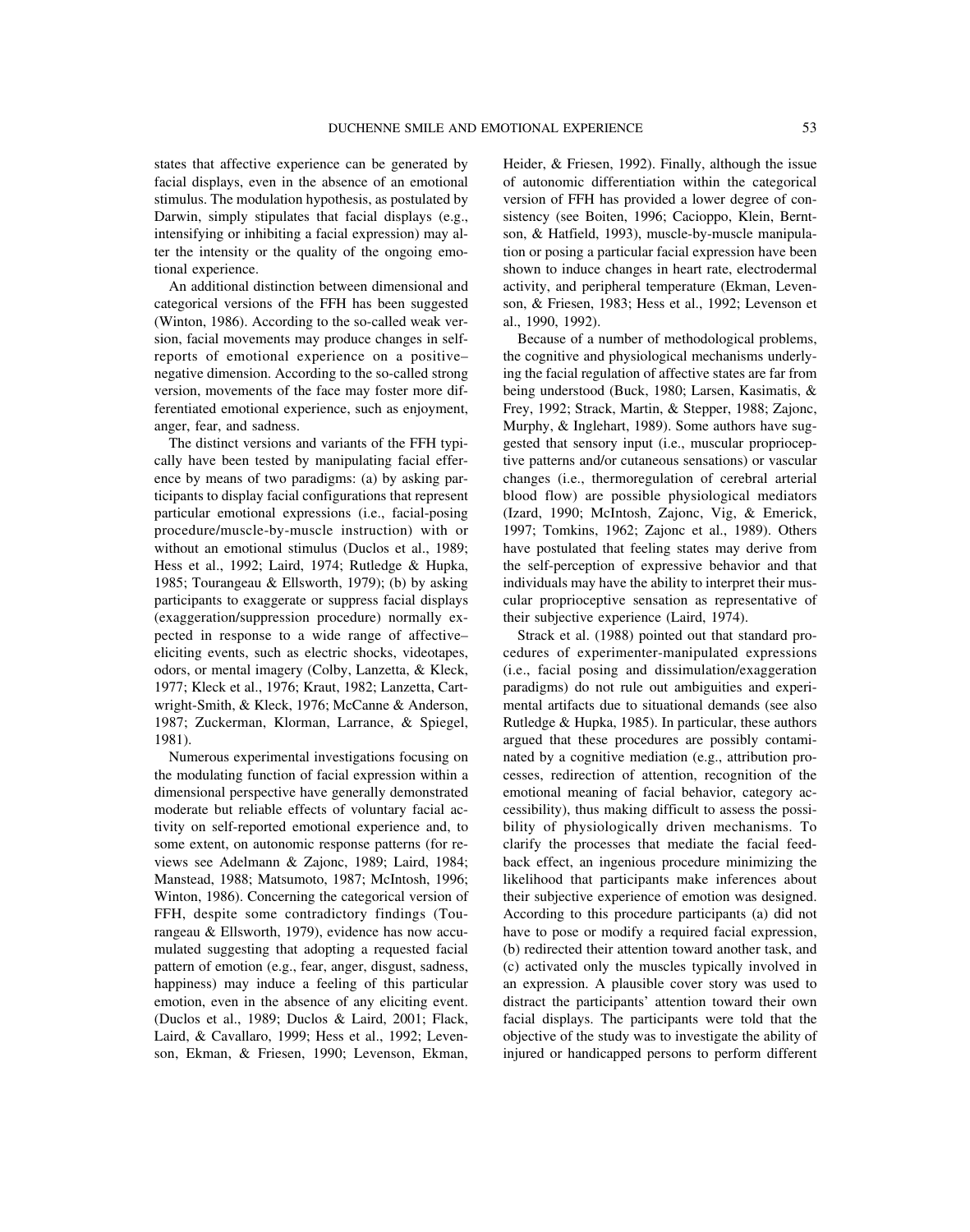tasks with different parts of their body. Specifically, in Study 1, they were instructed to hold a pen in their teeth (facilitating the production of smiling because of the contraction of zygomaticus major muscle), in their lips (inhibiting the smile because of the contraction of orbicularis oris muscle), or in their nondominant hand, while they rated the funniness of cartoons. In Study 2, they were asked to differentiate between the funniness of the cartoons and the amusement feeling induced by them. Using task difficulty as a covariate, the authors found that the unconscious facilitation of smiling behavior led the participants to rate the cartoons as being funnier, whereas inhibiting the muscular activity associated with smiling dampened their funniness ratings (Study 1). Furthermore, when participants were given the opportunity to distinguish between the two measures of the humor response, a facial feedback effect was reported for the amusement ratings only (Study 2). From these results, the authors concluded that cognitive mediation (i.e., selfperception process and recognition of the emotional meaning of facial expressions) is not necessary to influence the experience of emotion.

Because of a variety of methodological limitations, the research conducted by Strack et al. (1988) is not entirely conclusive. First, it is unclear whether the facilitating influence of smiling on emotional experience specifically was due to facial muscle feedback. Indeed, the authors did not examine whether their pen-holding conditions were related to differences in pleasantness of the task. Thus, this leaves open the possibility that the funniness ratings of the cartoons (Study 1) or the amusement ratings (Study 2) they evoked may have been contaminated by differences of affective conditions between the pen-holding techniques.

A second problem with Strack et al.'s (1988) research concerns the definition of their facial control condition (i.e., holding the pen with lips induces lips pressing). This condition causes the contraction of a muscle (i.e., orbicularis oris) involved in the expression of anger (Ekman & Friesen, 1975; Ekman, Friesen, & O'Sullivan, 1988). Accordingly, the question arises as to whether differences in amusement ratings detected in their study were not contaminated by the potentially negative effect of the orbicularis oris activity. An adequate facial control for testing the specific effect of smiling on positive affect would be to use a neutral face or a face without the presence of muscle action associated with a negative emotion.

Another limitation of Strack et al.'s (1988) studies

concerns the choice of criteria used to represent the requested facial expression. This requires that the experimenter-manipulated facial expression (a) recruits only patterns of facial muscles reported from the empirical research on basic emotions, (b) meets certain criteria with regard to intensity and duration of muscular actions, and (c) does not contain extraneous muscle movements generated by the presence of emotional stimuli (Hager & Ekman, 1981; Matsumoto, 1987). In their studies, the lack of recording and measurement of actual facial behavior while participants were exposed to cartoons raises questions about the comparability of participants' data, both across and within pen-holding tasks. More particularly, because facial expression may change as a function of a number of parameters (e.g., intensity, duration, recruitment of additional actions), it appears important to verify that the muscular movements produced are exactly the same as those requested.

Finally, regarding the issue of the quality of smiling, Strack et al.'s (1988) studies focused only on the manipulation of zygomatic major action, whereas research findings highlighted that distinguishing among morphologically different types of smiles may be heuristically relevant (Dickson, Walker, & Fogel, 1997; Ekman, Davidson, & Friesen, 1990; Ekman et al., 1988; Fox & Davidson, 1988; Messinger, Fogel, & Dickson, 2001; Soussignan & Schaal, 1996b). More particularly, a distinction has been made between the basic smile, which recruits only zygomaticus major muscles, and the Duchenne smile, which involves the simultaneous activation of zygomaticus major and orbicularis oculi. The latter muscles raise the cheeks and wrinkle the outside corners of eyes (Duchenne, 1862/ 1990; Ekman, 1989). Because smiles with Duchenne's marker (i.e., the presence of orbicularis oculi activity) have been more often associated with the experience of positive emotions (e.g., amusement) in comparison with other forms of smiling (Ekman et al., 1990), their experimental manipulation may be useful in determining whether stronger peripheral feedback effects are specifically related to some prototypical facial patterns.

# Duchenne Smiling and Emotional Experience

Although it is widely accepted that smiling provides salient communicative signals for regulating social exchanges, the view that smiling can be seen as a readout of inner positive emotions is somewhat controversial. Observational and psychophysiological studies have shown that activity of zygomaticus major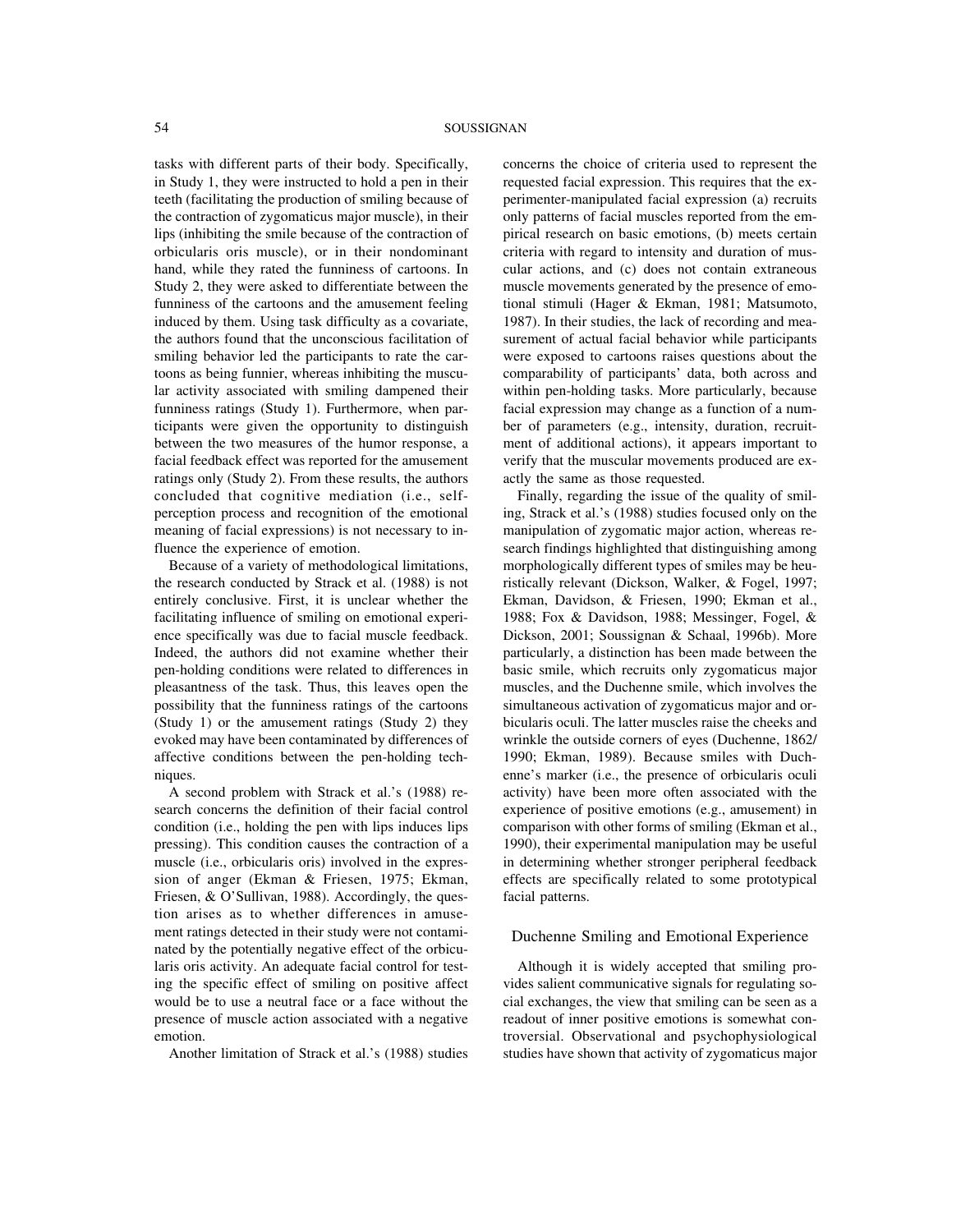is correlated to the perception of a wide range of pleasant stimuli (Cacciopo, Petty, Losch, & Kim, 1986; Dimberg, 1982; Ekman, Friesen, & Ancoli, 1980). Conversely, a number of reports indicated that positive emotional states (e.g., pleasure, happiness) alone are neither sufficient nor necessary to produce smiles (Fernández-Dols & Ruiz-Belda, 1997; Fridlund, 1994). In addition, smiling may occur in various social contexts wherein there may be little positive feeling (e.g., conversation, submissiveness, embarrassment) or may be also related to ongoing negative emotion during deceitful interactions (Ekman et al., 1988; Fridlund, 1991; Keltner, 1995; Kraut & Johnston, 1979; Lafrance & Hecht, 1999; Provine & Fischer, 1989; Soussignan & Schaal, 1996a). Thus, available data suggest that the correspondence between smiling and positive feelings is far from clear.

To clarify this issue, Ekman and Friesen (1982) suggested that variants of human smile could be distinguished on the basis of a number of behavioral markers (i.e., morphology, intensity, timing, location, laterality). More particularly, "felt/enjoyment" (or Duchenne) smiles have been distinguished from "false" (or non-Duchenne) smiles on the basis of the presence of orbicularis oculi activation, as marked by crow's feet wrinkles in the eye region (Ekman, 1989; Ekman & Friesen, 1982). Several studies have obtained evidence that Duchenne smiles occurred more often than other types of smiling when adult participants watched pleasant films or when they selfreported amusement during both solitary and social situations (Ekman et al, 1990; Ekman & Friesen, 1982; Frank, Ekman, & Friesen, 1993). In infants, Duchenne smiles are more often displayed at the approach of their mother rather than a stranger or during mother–infant–object play (Dickson et al., 1997; Fox & Davidson, 1988). In school-age children, they are shown more frequently during success than they are in failure in a game (Schneider & Unzner, 1989). Other studies have also revealed that compared with other forms of smiling, Duchenne smiles (a) are of greater intensity, (b) differ in dynamic markers and social signal value, (c) induce empathy, and (d) are correlated with a distinct pattern of regional electroencephalographic activation (Davidson, Ekman, Saron, Senulius, & Friesen, 1990; Ekman et al., 1990; Fox & Davidson, 1988; Frank et al., 1993; Soussignan & Schaal, 1996b; Surakka & Hietanen, 1998).

In sum, although experience of pleasure or enjoyment is not necessarily linked to the expression of smiles (e.g., Fernández-Dols & Ruiz-Belda, 1995), available data support the view that it is heuristically useful to make a distinction between Duchenne and non-Duchenne smiles, as they have distinct experiential, situational, and cerebral correlates.

#### Aims of the Present Study

The questions raised by Strack et al.'s (1988) study led us to design a study targeting three major objectives. The first objective was to replicate and extend their work by examining more stringently the facilitating influence of manipulated zygomatic action on self-reported emotional experience and autonomic nervous system activity. The integration of autonomic parameters is relevant as they are less susceptible to demand characteristics than are self-report data. We used a variation of Strack et al.'s pen-holding procedure with two additional groups (i.e., faces without emotional actions and faces with Duchenne's marker). In addition, potentially confounding factors such as task unpleasantness and task difficulty were controlled for. During a pencil-holding task, participants' faces were filmed while they were shown both negative and positive videoclips. This procedure was used to control for the methodological issues mentioned above (i.e., use of a valid analog of emotion, selection of faces with the requested actions, control of intensity and duration of movements). A replication of Strack et al.'s study would strengthen the hypothesis that cognitive mediation, but also potential confounding factors such as task unpleasantness, lacks of adequate facial control, and presence of additional actions do not explain the facial effects observed.

The second objective of the present study was to test whether distinct patterns of smiles (non-Duchenne smile vs. Duchenne smile) differentially influenced subjective and autonomic responding. A greater facilitating effect of Duchenne smiles on both subjective and autonomic responses was expected because correlational studies have demonstrated their strong relationship with positive emotions. More specifically, we examined two issues. First, in accordance with the monotonicity hypothesis, we predicted that the strength of smile (Duchenne vs. non-Duchenne) would positively covary with the intensity of emotional experience and physiological arousal. This hypothesis was tested because Duchenne smiles are typically associated with greater zygomatic intensity (Frank et al., 1993). Second, in comparing Duchenne smiles to non-Duchenne smiles of similar zygomatic intensity, we wanted to examine whether the morphology of smiling (due to the presence of orbi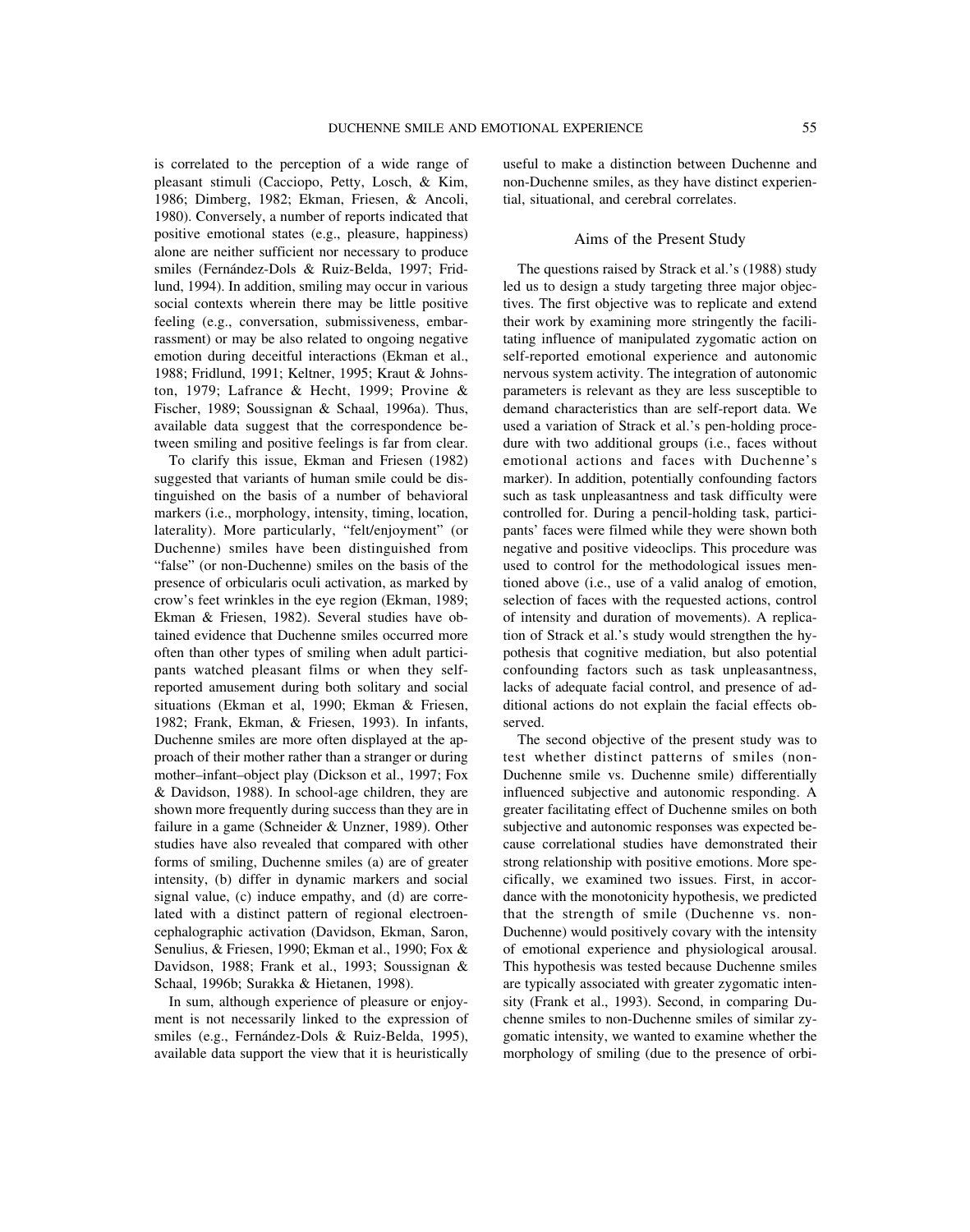cularis oculi action) would increase the subjective and physiological reactions associated with various emotional stimuli. This hypothesis was explored because it has been suggested that feedback effects should be stronger when facial configurations most closely match pure emotional expressions (Hager & Ekman, 1981; Levenson et al., 1990).

Finally, we focused on some stimulus parameters (e.g., valence, intensity) under which the facial effects would be most powerful. A number of psychophysiological studies reported that both intensity and valence of affective stimuli potentiated facial electromyographic (EMG) activity (Cacioppo, Bush, & Tassinary, 1992; Cacioppo et al., 1986; Greenwald, Cook, & Lang, 1989). For instance, EMG activity over the cheek (zygomaticus major) and the periocular (orbicularis oculi) muscle regions tended to be higher when pleasant scenes were presented. Furthermore, EMG activity over the orbicularis oculi muscle differentiated between moderately and mildly positive conditions (Cacioppo et al., 1986). Thus, we wanted to know whether feedback effects from specific patterns of smiles would be constrained by both the congruity (i.e., related to positive stimuli) and intensity value (i.e., relative to intense emotional experience) of the stimulus used. More specifically, we examined whether the potentially modulating effects of Duchenne smiling would be better predicted by stimuli that were evocative of highly positive affect (e.g., funny cartoons).

#### Method

#### *Participants*

Ninety-six female undergraduates participated in this study as part of a psychophysiological course requirement. Only female participants were chosen because of large difference of gender ratio in this course (women–men ratio  $= 10:1$ ). They ranged in age from 21 to 28 years. Participants were randomly assigned to four conditions (i.e., control, lips pressing, non-Duchenne smiling, Duchenne smiling). The randomization design was performed so that each participant was drawn from the population before the study began, with a total of 24 participants per condition. Thus, each participant was a priori assigned to one of the four groups.

#### *Stimulus Selection*

The stimulus materials used were eight 10-s silent video records. The video excerpts were chosen from a large sample of 28 videotaped items (e.g., landscapes, animals, cartoons, mutilated body) intended to induce

both moderate and strong negative or positive affect. This preliminary rating was conducted on 20 female undergraduates ranging in age from 19 to 27 years. Prior to the experiment, they were told that their subjective emotional reactions to various videoclips would be studied. After viewing each videotaped scene, the judges were asked to rate their emotional reactions on a scale ranging from −9 (*very negative*) to 9 (*very positive*) and then to report dichotomously whether they found the positive stimulus as either pleasant or funny. This qualitative description of valence was asked only in the selection procedure. It was intended to ensure that the selected cartoons were really funny. The results revealed that cartoons tended to evoke the strongest self-reported positive reactions and were judged as funny. Stimuli such as landscapes and young animals induced weak or moderate positive experience and were judged pleasant. Because our aim was to measure whether the potentially facilitating effects of smiling were better predicted by stimuli that are evocative of highly positive affect (e.g., cartoons), we selected stimuli that induced positive or negative emotional experience with different degrees of intensity. The mildly positive scenes were a lake landscape ( $M = 4.00$ ,  $SD = 2.51$ ) and a baby chimpanzee on a tree ( $M = 4.80$ ,  $SD = 2.87$ ), whereas the more strongly positive scenes consisted of cartoons taken from the *Tex Avery* ( $M = 5.68$ ,  $SD = 3.31$ ) and *Tom & Jerry* series ( $M = 7.65$ ,  $SD = 1.39$ ). A cut-off criterion of 5 was used to classify the stimuli as evocative of mildly or strongly positive emotional reactions. A two-way repeated-measures analysis of variance (ANOVA), with Intensity and Stimulus as within-subject factors, indicated that the judges reacted more positively to cartoons  $(M = 6.67, SD =$ 1.41) than to videoclips representing the landscape and the chimpanzee ( $M = 4.42$ ,  $SD = 1.58$ ),  $F(1, 19)$  $= 97.40, p < .001$ . Similarly, on the negative pole, the judges reacted more negatively to some videoclips than to others. The mildly unpleasant scenes portrayed a vampire bat sucking the blood of a hen  $(M =$  $-3.30$ ,  $SD = 2.88$ ) and ants moving on caterpillar larvae ( $M = -4.90$ ,  $SD = 3.02$ ). Finally, the two most unpleasant scenes consisted of a physician examining a child whose toes were amputated (*M*  $-6.95$ ,  $SD = 2.06$ ) and a person scraping and stretching the skin of a dead animal  $(M = -7.25, SD =$ 2.27). A cut-off point of 5 was used to classify the stimuli as inducing mildly or strongly negative emotional reactions. A two-way ANOVA (Intensity × Stimulus) revealed that the judges responded more negatively to the videoclips showing amputated toes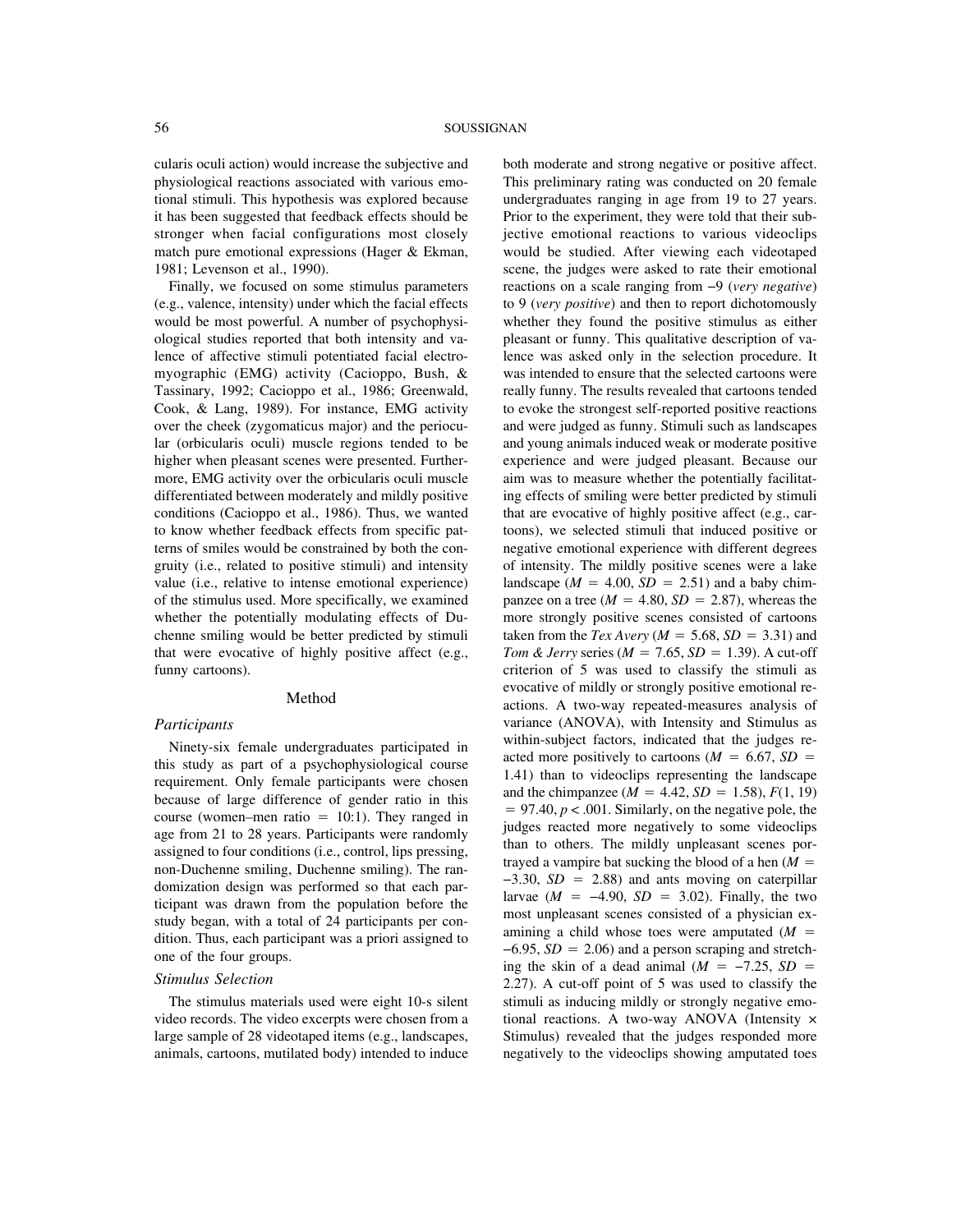and a scraped animal  $(M = -7.10, SD = 1.59)$  than to those showing the bat and ants  $(M = -4.10, SD =$ 2.46),  $F(1, 19) = 29.48$ ,  $p < .0001$ .

## *Apparatus and Psychophysiological Recording*

The autonomic measures (i.e., skin conductance, heart rate, respiratory rate, bodily temperature) were continuously monitored using a 4-channel MacLab system (ADInstruments Pty Ltd.; Castle Hill, New South Wales, Australia), which was connected to a Macintosh computer. The bioelectrical signals were filtered and amplified before being fed into the analog input connector of the MacLab hardware unit and sampled at a rate of 20 points/s under the on-line control of the MacLab application program (Chart 3.5.2. software).

Heart rate was measured using Ag/AgCl electrodes and a standard Lead II electrode configuration. A lowpass filtering of 50 Hz was used with the bioamplifier to eliminate high-frequency components. A computed input command allowed a threshold control to detect R wave pulses.

Skin conductance level was recorded using a conducting gel and Ag/AgCl electrodes attached with a Velcro strap on the volar surface of the distal phalanges of the second and third fingers of the right hand. An UFI Bioderm skin conductance coupler (model 2701; Morro Bay, CA) provided a constant 0.5 V across electrodes, and the sensitivity was set at 250 mV/ $\mu$ mho.

Respiratory rate changes were recorded by a solidstate transducer (UFI model 1132 Pneumotrace; Morro Bay, CA) strapped around the thoracic region. The piezoelectric device of the pneumobelt responded linearly to changes in elongation generating a positive voltage as its length increased.

Bodily temperature was recorded through a type-T thermocouple sensor (time constant: 0.3 s, resolution: 0.1°C) insulated in a 1.3 mm diameter Teflon lead. The sensor was placed on the medial part of the forehead and connected—via a Bat-10 thermometer—to the computer-based data acquisition system for direct temperature readings. A 50-Hz low-pass signal filtering was selected to remove high-frequency noise.

#### *Procedure*

On arrival, participants were seated in a recliner in a 3 m  $\times$  1.5 m cubicle. Then, the following cover story based on that used by Strack et al. (1988) was given: exercise control over their environment. However, one may expect that training would make these persons able to use other parts of their body (mouth, feet) in order to do daily routine psychomotor or cognitive tasks (e.g., to use a pen/pencil to complete a questionnaire, to direct a remote control in order to run a television, to use a telephone). It is obvious that their ability to exercise control over their milieu with different parts of their body may contribute to improve the quality of their future life. What we would like to know is whether the manipulation of objects (e.g., pencil, remote control) by other parts of the body (e.g., the mouth) may affect the attentional abilities and the responsiveness of these persons because of the potentially negative side effects of this task (e.g., due to difficulty and unpleasantness). Before conducting such a study in physically impaired people it is important to collect data in non-handicapped persons, not only to perfect the procedure but also to provide information on the performances and reactions of a control group. The tasks we would like you to perform aim specifically (a) at assessing your reactions to a particular pencil-holding technique with the mouth (i.e., difficulty and pleasantness of the task), (b) at examining the effect of this technique on both your psychomotor performance (to underline some targets), and attention to videotaped scenes broadcast on a television screen. A pencil will be used because it is a usual daily object and it can also simulate a remote control (e.g., to run a television). Several techniques of pencil holding will be compared (pencil held with the teeth or with the lips) because an important aim of this research is to select the most adequate and the least cumbersome. We will compare data of four experimental groups (i.e., four techniques of pencil holding), but each participant will be only assigned to one technique. To ensure you have carefully followed experimenter's instructions, the procedure will be videotaped. We are asking you to do two tasks. The first task consists in holding a pencil with the mouth (one of the four techniques), to direct it towards some specific targets on a sheet (i.e., vowels), and to underline them quickly when the experimenter will signal you (psychomotor task). In the second task, you will also have to hold the pencil with the mouth, and to direct it towards the television facing you by focusing your attention on the video records that last 10 s (attention task). The pencil will simulate a remote control. Several variables will be measured to check whether the object holding affects both your perception, attention, and induces unpleasantness: self-report items of a questionnaire and psychophysiological parameters.

Each participant signed a consent form indicating her acceptance of the procedure and her permission for further use of video records. For each task an experimenter demonstrated the correct way to hold the pencil.<sup>1</sup> Then, after putting another new pencil to

This research is part of a project on physically handicapped persons who are unable to use their hands to

<sup>&</sup>lt;sup>1</sup> Each pencil-holding condition was demonstrated twice by a certified Facial Action Coding System (FACS; Ekman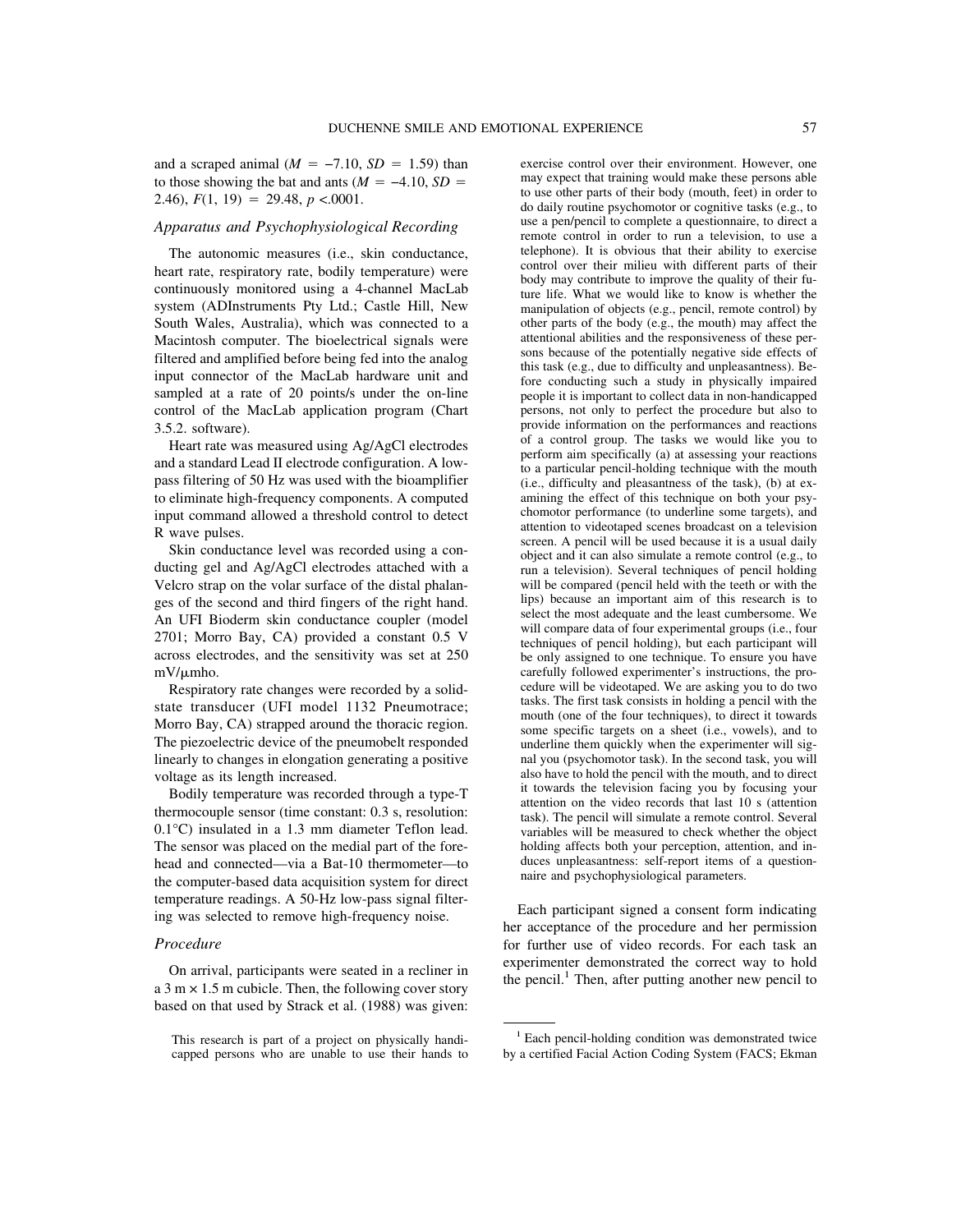

*Figure 1.* Illustration of the technique used to induce distinct facial configurations: (a) jaw dropping (control group), (b) lips pressing (lips pressing group), (c) lips corner pulling (non-Duchenne smile group), and (d) lips corner pulling and cheeks raising (Duchenne smile group).

participants' lips, the experimenter asked them to reproduce the action. A lightweight pencil was chosen to reduce muscular effort required to hold the object (diameter: 7 mm, length: 17 cm, weight: 10 g). The four following experimental conditions were defined (see Figure 1 for examples):

In the first condition (the control group; CG), participants were instructed to hold the pencil between the teeth. It was emphasized that they should open slightly their lips without touching the object (i.e., maintaining 3 or 4 mm between the lips and the pencil). This task involved the lowering of the mandible (producing action unit [AU] 26, or jaw dropping in the Facial Action Coding System [FACS; Ekman & Friesen, 1978] terminology)<sup>2</sup> produced by the relaxation of temporal and internal pterygoid muscles. In the second condition (the lips pressing group; LPG), participants were instructed to tightly hold the pencil

with the lips without touching it with their teeth. This AU involved the muscular contraction of the orbicularis oris muscle that produces the pressing of lips (AU 24, or lips pressing in the FACS terminology). In the third and fourth conditions, participants were instructed to avoid any contact of the lips with the pencil by holding it with their front teeth and by reproducing the level of action produced by the experimenter during the task. Participants were told that this condition was included because objects of distinct size might be manipulated during everyday life. Thus, they thought that distinct levels of teeth conditions were required to take into account the diversity of daily situations. The third condition (the non-Duchenne smile group; n-DSG) involved both the

<sup>&</sup>amp; Friesen, 1978) coder (Robert Soussignan). The first time, the experimenter showed the correct way to hold the pencil during about 5 s. After the participants had performed the requested task, the experimenter showed the correct technique a second time during the same duration, and again he instructed the participants to perform the task.

<sup>&</sup>lt;sup>2</sup> The FACS is a comprehensive anatomically based technique developed by Ekman and Friesen (1978) for measuring all minimally observable facial changes that muscles can produce (action units; AU). Each AU is designated by a numeric code and scored on the basis of precise transitory changes in the shape and location of the facial features such as wrinkles, bulges, or pouches of the skin. FACS intensity ratings range from A (*very slight intensity*) to E (*strongest possible intensity*).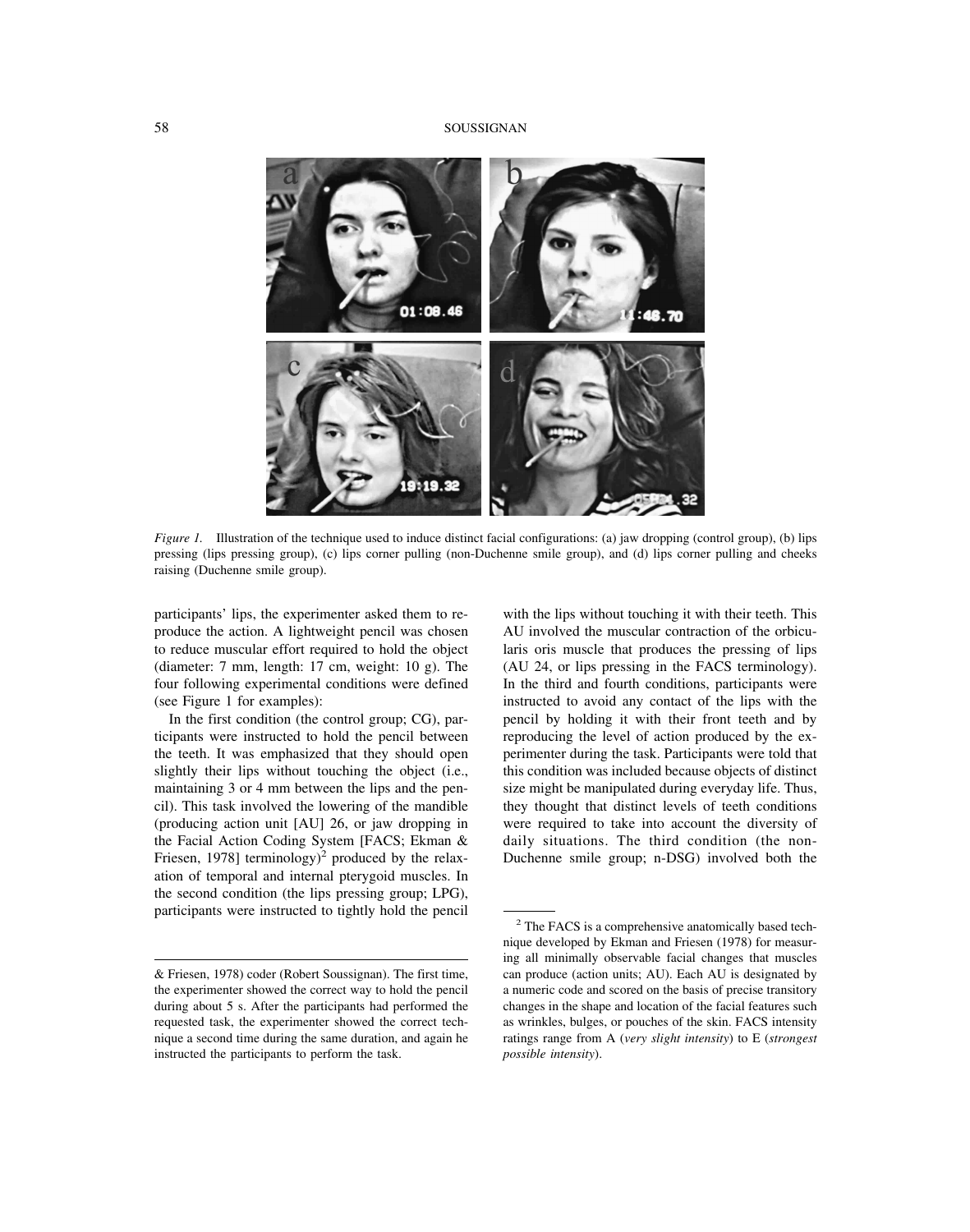contraction of zygomaticus major muscles at a C level (producing AU 12, or lips corner pulling in the FACS terminology) and the relaxation of temporal and internal pterygoid muscles, whereas in the fourth condition (the Duchenne smile group; DSG) the contraction of zygomaticus major muscles was performed at a D level, in conjunction with orbicularis oculi muscles<sup>3</sup> (producing AU 6, or cheek raising in the FACS terminology). Thus, no instructions were given to direct the participants' attention on smiling patterns or on the muscles responsible for zygomatic and orbicularis oculi actions. In addition, participants were not asked to voluntarily produce AU 6, nor were they submitted to systematic trials and training to correct the expressions. Only distinct levels of pencil avoidance with the lips were required. It was expected that both this instruction and the reproduction of the holding technique shown by the model would have increased the probability that the participants displayed Duchenne smiles.

Following the instruction phase, physiological sensors were attached, and participants were asked to remain quiet throughout the experiment. Then, they performed the two tasks. In the psychomotor task, they were shown 11 consonants and 2 vowels printed randomly on a sheet of paper. Then, after the pencil was put into their mouth (teeth or lips conditions), they were told to underline only the vowels as quickly as they could at a signal given by the experimenter. After doing so, the performance time was noted, and they were instructed to verbally report the degree of task difficulty on a 10-point scale  $(0 = not at all difficult to 9 = very difficult)$  and the degree of pleasantness of the pencil-holding technique on a scale ranging from –9 (*very unpleasant*) to 9 (*very pleasant*). In the attention task, the participants were told that they would be shown several short films and they should use the same technique of pencil holding by directing their attention on videotapes. They were told that videoclips were selected to be more or less pleasant and more or less funny. The video records were shown on a 72-cm television screen placed at a distance of 2.5 m from the participants face. The presentation of the positive and negative video records was randomized in a single order. Following a 90-s rest period, the pencil was put into their mouth by the experimenter, and the videotaped sequence was projected. During the projection, the experimenter stayed behind the participants and did not look at the videoclips. At the end of each sequence the pencil was taken and put on a paper tissue. After viewing each video record, the participants were asked, "How did you react to the videoclip?" The response scale to the scene ranged from −9 (*very nega-* *tively*) to 9 (*very positively*). They were also instructed to report (a) the degree of pleasantness of the pencilholding procedure on a scale ranging from −9 (*very unpleasant*) to 9 (*very pleasant*) and (b) the degree of difficulty of the pencil-holding technique on a 10-point scale ranging from 0 (*no difficulty*) to 9 (*very difficult*). Participants' attention was then evaluated by asking them a question about the scene content.

Finally, the participants were instructed to hold the pencil with their teeth or lips, corresponding to the respective condition, for 10 s while the emotional stimuli were not projected. Although they were told that this recording aimed to investigate the specific effect of pencil-holding techniques on physiological parameters, this test was included to examine whether changes of autonomic response patterns (heart rate, respiration, skin conductance, temperature) were not directly the consequence of differences in muscular effort-related changes between the pencil-holding techniques regardless of the projection of video scenes.

# *Debriefing About the Purposes of the Experiment*

At the end of the experiment, the participants were instructed to identify and describe the purposes of the

 $3$  In a moderate smiling (i.e., B or C level) the minimum criteria for scoring AU 12 are the following (Ekman & Friesen, 1978): (a) Skin in the areas of the lower-middle portion of the nasolabial furrow or the furrow itself has been raised up and is slightly lateral, (b) slight evidence that infraorbital triangle has been raised, and (c) slight evidence that lip corners are elongated and angled up. A strong smiling (i.e., a D or E level recruiting AU 6) produced additional changes: (a) presence of crow's-feet wrinkles, (b) marked narrowing of the eyes opening, and (c) slight infraorbital triangle raise. In a strong smiling without AU 6, the appearance changes due to AU 12 are more pronounced (i.e., the infraorbital triangle upward push is more evident, the infraorbital furrow deepening is more evident). It can be noted that a Duchenne smile with a B or C level is uncommon, and when smiling reaches a D or E level, Duchenne smiling is often produced (Ekman & Friesen, 1978). So, it was expected that reproducing a pencil-holding task with intense lip movement would induce cheeks raising with furrows in the eye region (because of the contraction of orbicularis oculi muscles). However, it can be noted that our instructions did not always induce Duchenne smiles despite the fact that participants indeed produced a D-level zygomatic action in the teeth condition. This explains why about 30% of participants of this group were later excluded from the analysis.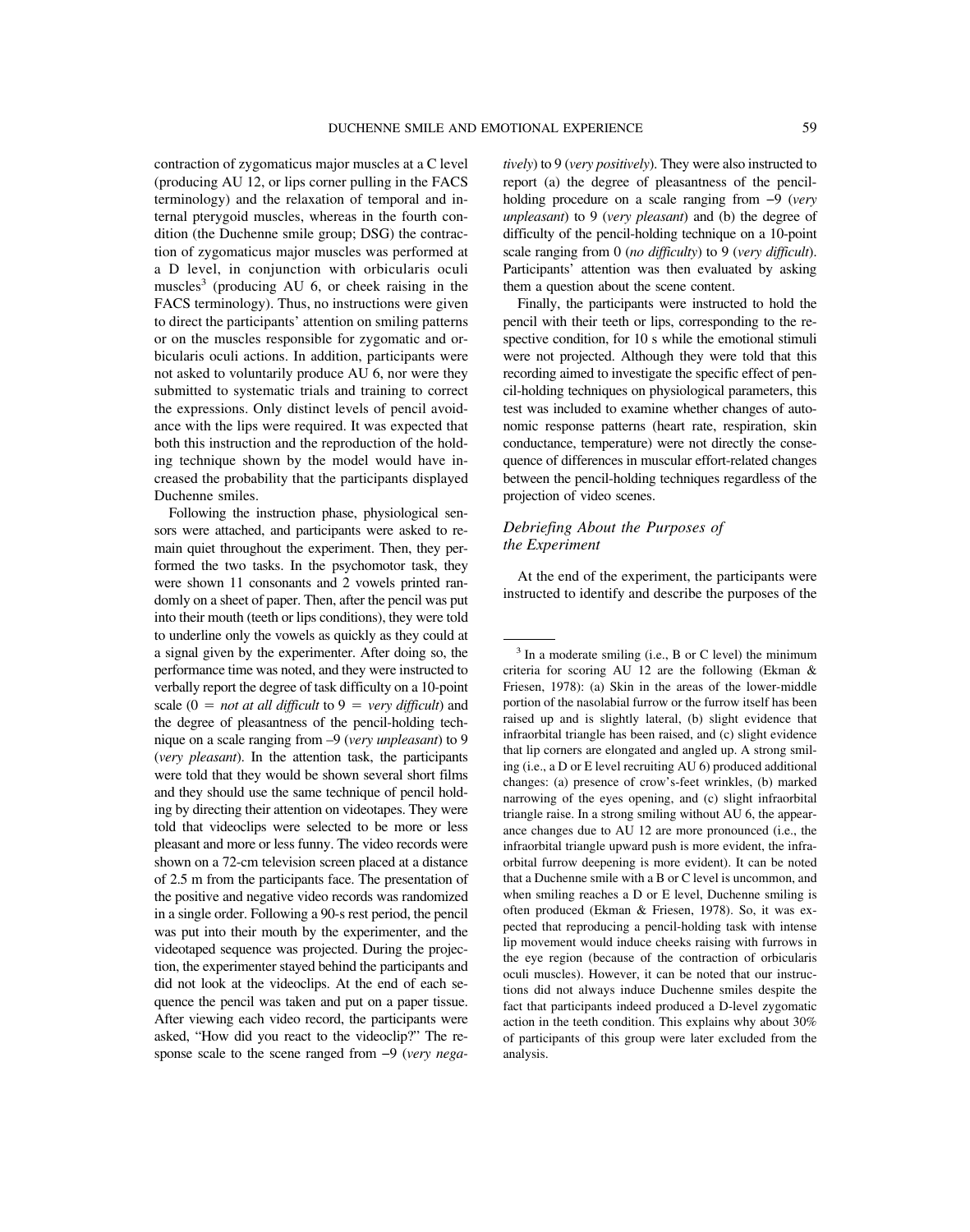study on a paper sheet. They were also asked to report purposes that were not given in the instruction procedure. None of participants suspected the true nature of experimental hypotheses. Most of them reported that the goals were to devise an appropriate object-holding procedure and to test its interference with daily tasks in order to make the life easier for motor handicapped persons. Thus, it can be concluded that the cover story was really effective.

#### *Facial Control and Data Reduction*

The recording of each participant's face was later inspected by a certified coder who had previously taken a FACS final proficiency test. This coding system was used during the previous 10-s baseline period and the 10-s pencil-holding period to verify that the facial displays (a) did not contain extraneous muscle movements (e.g., brow lowering, upper-lip raising) and (b) were consistent with the instructions regarding the required actions.

Among the participants, 28 failed to exhibit the strictly required patterns of facial actions. In this subsample, a number of participants expressed additional AUs, besides the requested facial patterns, while they were presented with the stimulus ( $n = 21$ ). They were thus excluded from the analysis. $4$  A second subsample  $(n = 7)$ , drawn from the DSG, failed to display AU 6 (cheek raising) despite the fact that they produced the same zygomatic intensity (i.e., D-level intensity). Consequently, two comparisons were made. First, the analysis testing the monotonicity hypothesis compared data of the following groups: CG  $(n = 15)$ , LPG  $(n = 18)$ , C-level n-DSG  $(n = 18)$ , and DSG  $(n = 18)$  $= 17$ ). Second, we explored the role of the morphology of smiling (due to orbicularis oculi activity) by comparing the DSG to the subsample of n-DSG showing the same zygomatic intensity (i.e., D-level n-DSG).

Second-by-second values for each autonomic measure were averaged for each of the two epochs: the 10-s prestimulus period and the 10-s stimulus period. Dependent variables were computed off-line from these measures by subtracting for each trial the mean of psychophysiological data (i.e., heart rate, respiratory rate, skin conductance, bodily temperature) during the prestimulus level (i.e., 10 s prior to each stimulus presentation) from the mean of the psychophysiological data during the 10 s of stimulus presentation.

#### *Statistical Analyses*

Emotional ratings and autonomic measures were analyzed using  $4 \times 2 \times 2 \times 2$  (Facial Configuration  $\times$  Valence  $\times$  Intensity  $\times$  Stimulus) repeated-measures analyses of covariance (ANCOVAs), with Facial Configuration as a between-subjects factor and the other variables as within-subjects factors. Mean ratings of task difficulty and task pleasantness were entered as covariates. Fisher's least significant difference test (LSD; Winer, 1971) was used for making post hoc multiple comparisons between means. The strength of experimental effects and the effect sizes were also reported using respectively eta-squared  $(\eta^2)$ , and  $\Phi' = \sqrt{\eta^2/1-\eta^2}$  as measures (Cohen, 1988; Howel, 1992). Cohen (1988) has defined a small effect as  $\Phi' = 0.10$ , a medium effect as  $\Phi' = 0.25$ , and a large effect as  $\Phi' = 0.40$ .

#### Results

## *Facial Configurations Comparisons*

*Self-reported emotional reaction.* The ANCOVA yielded no significant effects for the ratings of task pleasantness,  $F(1, 62) = 0.47$ , *ns*, and task difficulty,  $F(1, 62) = 0.21$ , *ns*, as covariates. As expected, there was a significant main effect of Valence,  $F(1, 62)$  = 209.11,  $p < .0001$  ( $\eta^2 = 0.771$ , effect size = 1.83), and significant Valence  $\times$  Intensity,  $F(1, 62) = 45.54$ ,  $p < .0001$  ( $\eta^2 = 0.423$ , effect size = 0.86), and Valence  $\times$  Stimulus interactions,  $F(1, 62) = 13.98$ , *p*  $< .0001$  ( $\eta^2 = 0.184$ , effect size = 0.47), on the self-reported emotional response to the videoclips. Post hoc comparisons revealed that participants responded with more strongly positive reactions to cartoons ( $M = 6.49$ ,  $SE = 0.22$ ) than they did to pleasant videoclips  $(M = 5.23, SE = 0.26, for landscape)$ and chimpanzee stimuli),  $p = .001$ . The strongly unpleasant scenes induced more negative emotional reactions ( $M = -5.72$ ,  $SE = 0.26$ , for videoclips of mutilation and stretched animal) than did the mildly unpleasant scenes ( $M = -2.60$ ,  $SE = 0.33$ , for videoclips of the bat and ants),  $p < .0001$ .

In sum, although participants of the main experiment tended to report less negative emotional experience to unpleasant scenes than to those of the stimulus selection procedure, a clear differentiation was found

<sup>4</sup> The following AUs were displayed during the presentation of the video records: AU 4 (brow lowering), AU 1 +  $4/1+2+4$  (brow raising and lowering), AU 10 (upper-lip raising), AU 17 (chin raising), and AU 20 (lip stretching). These facial actions were shown to be signs of various negative affects (e.g., Ekman et al., 1980). Therefore, the participants displaying negative AUs were excluded.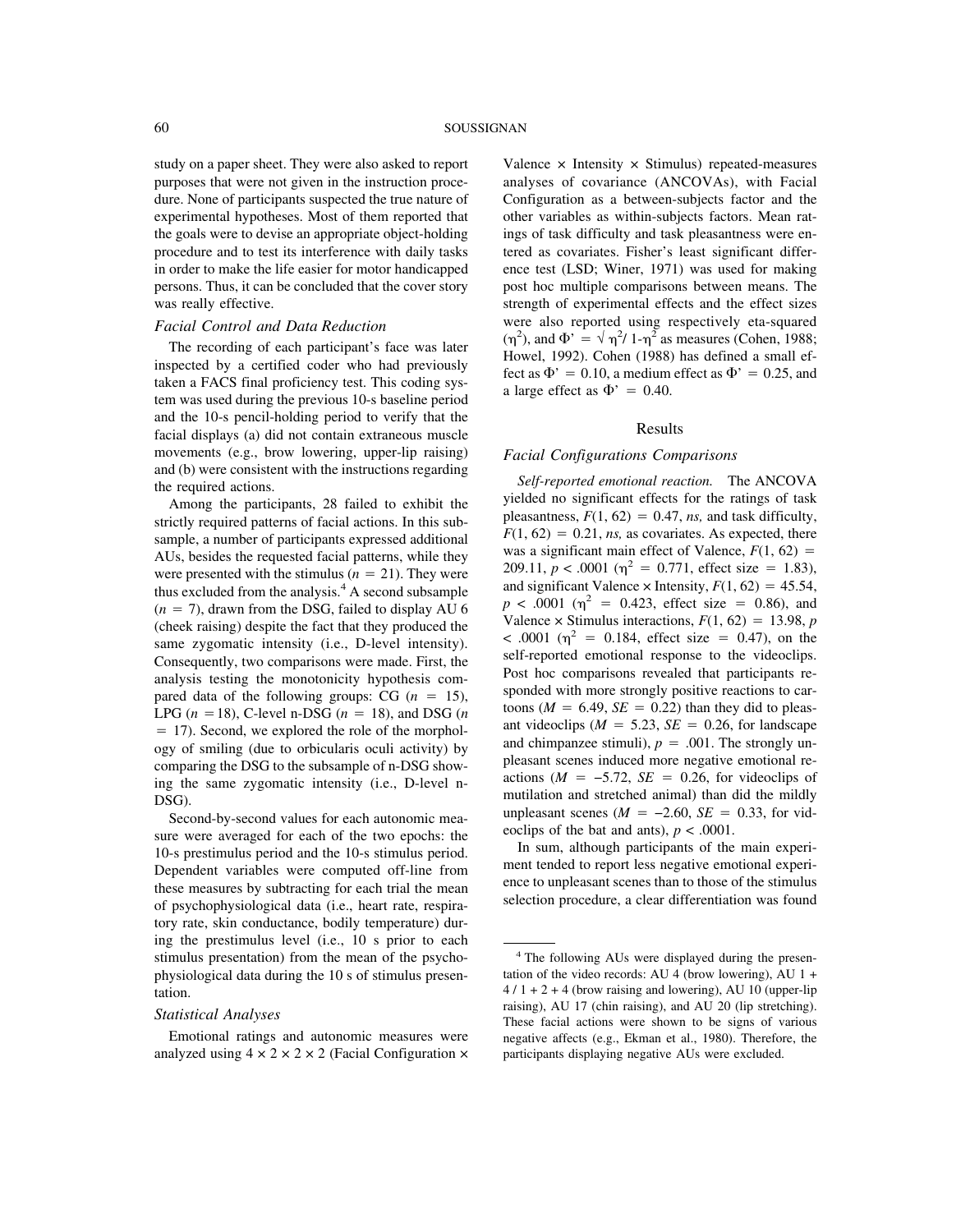between videoclips that were mildly and strongly evocative of positive or negative affect.

More interesting, the main effect for Facial Configuration was significant,  $F(3, 62) = 4.33$ ,  $p = .008$  $(\eta^2 = 0.173,$  effect size = 0.46). Post hoc pairwise comparisons showed that the DSG, on average, reacted more positively to the videoclips compared with other groups of participants: DSG vs. CG:  $p < .01$ ; DSG vs. LPG: *p* < .01; DSG vs. n-DSG: *p* < .05 (see Figure 2).

The Facial Configuration  $\times$  Valence interaction was not significant,  $F(3, 62) = 1.32$ ,  $p = .27$ . However, the Facial Configuration  $\times$  Valence  $\times$  Intensity interaction approached significance,  $F(3, 62) = 2.30, p =$ .08 ( $\eta^2 = 0.1$ , effect size = 0.33). Follow-up univariate ANCOVAs revealed main effects of Facial Configuration for positive videoclips (all *p*s < .05), whereas no significant differences emerged between the four facial configuration groups when unpleasant scenes were presented  $(p > .05)$ .

Adjusted means and statistics are summarized in Table 1. As can be seen, only the DSG reported higher positive emotional experience during mildly and strongly intense conditions. More specifically, LSD tests revealed that the DSG reported more positive emotional ratings than did the CG (except for the landscape stimulus) and the LPG. The DSG reacted also more positively than did the n-DSG to the pleasant stimulus (landscape and chimpanzee,  $p < .05$ ), and Cartoon 1 ( $p < .05$ ), whereas the difference of emotional scores approached significance for the other positive stimulus (Cartoon 2,  $p = 0.1$ ).

Inspection of effect sizes for the reported significant effects (Valence, Valence × Intensity, Valence × Stimulus, Facial Configuration) revealed that they are similar or higher than 0.4. Thus, it can be suggested



*Figure 2.* Self-reports of emotional reaction as a function of the type of facial configuration while participants were shown videoclips.  $CG = control group$ ; LPG  $=$  lips pressing group; n-DSG  $=$  non-Duchenne smile group; DSG  $=$ Duchenne smile group.

that the magnitude of experimental effects is large (Cohen, 1988).

*Skin conductance.* Data from two participants of the DSG were excluded because of recording artifacts. The ANCOVA performed on the skin conductance changes yielded no significant effects for the ratings of task difficulty and task pleasantness as covariates, all *p*s > .50. The Facial Configuration effect approached significance,  $F(3, 60) = 2.65$ ,  $p = .057$  $(\eta^2 = 0.117,$  effect size = 0.36). Post hoc LSD tests indicated that the magnitude of skin conductance changes was higher for DSG as compared with other groups of participants (CG:  $p = .008$ ; LPG:  $p = .06$ ; n-DSG:  $p = .03$ ). No other main effects were significant. However, the Facial Configuration  $\times$  Stimulus interaction was significant,  $F(3, 60) = 3.72$ ,  $p < .05$  $(\eta^2 = 0.157,$  effect size = 0.43), as was the Facial Configuration  $\times$  Valence  $\times$  Stimulus interaction,  $F(3)$ , 60) = 3.83,  $p < .05$  ( $\eta^2 = 0.161$ , effect size = 0.44). One-way ANCOVAs followed by Fisher's LSD tests revealed that these interactions reflect the fact that the DSG showed greater increases in skin conductance while exposed to one of the positive videoclips (i.e., Cartoon 1),  $F(3, 60) = 4.61$ ,  $p < .01$  ( $\eta^2 = 0.187$ , effect size  $= 0.48$ ), as compared with the participants of other groups, all *p*s < .05 (see Table 2).

*Heart rate.* The data from one participant of the LPG were unavailable because of equipment problems. The repeated-measures ANCOVA on heart rate changes did not show any significant effect for the ratings of task pleasantness and task difficulty as covariates, all *p*s > 0.1. The analysis revealed no heartrate differences as a function of the type of Facial Configuration,  $F(3, 61) = 1.76$ ,  $p = .165$ . There were also no significant main effects involving Valence, Intensity, and Stimulus (all *p*s > .05). However, significant Facial Configuration  $\times$  Valence  $\times$  Intensity interaction,  $F(3, 61) = 2.85$ ,  $p < .05$  ( $\eta^2 = 0.123$ , effect size  $= 0.37$ , as well as Facial Configuration  $\times$ Valence  $\times$  Stimulus interaction,  $F(3, 61) = 2.76$ ,  $p =$ .05 ( $\eta^2 = 0.119$ , effect size = 0.37) were detected. One-way ANCOVAs followed by Fisher's LSD procedure were run to elucidate the meanings of these triple interactions. As illustrated in Table 3, compared with other groups, the DSG showed a higher heart rate change while viewing one of the strongly positive videoclips (i.e., Cartoon 1),  $F(3, 61) = 2.97, p < .05$ ,  $\eta^2$  = 0.128, effect size = 0.38, (DSG vs. CG: *p* < .05; DSG vs. LPG: *p* < .01; DSG vs. n-DSG: *p* .06). Inspection of Table 3 indicates also that both CG and LPG evinced decreases for almost all the videoclips, whereas the DSG showed increased heart rate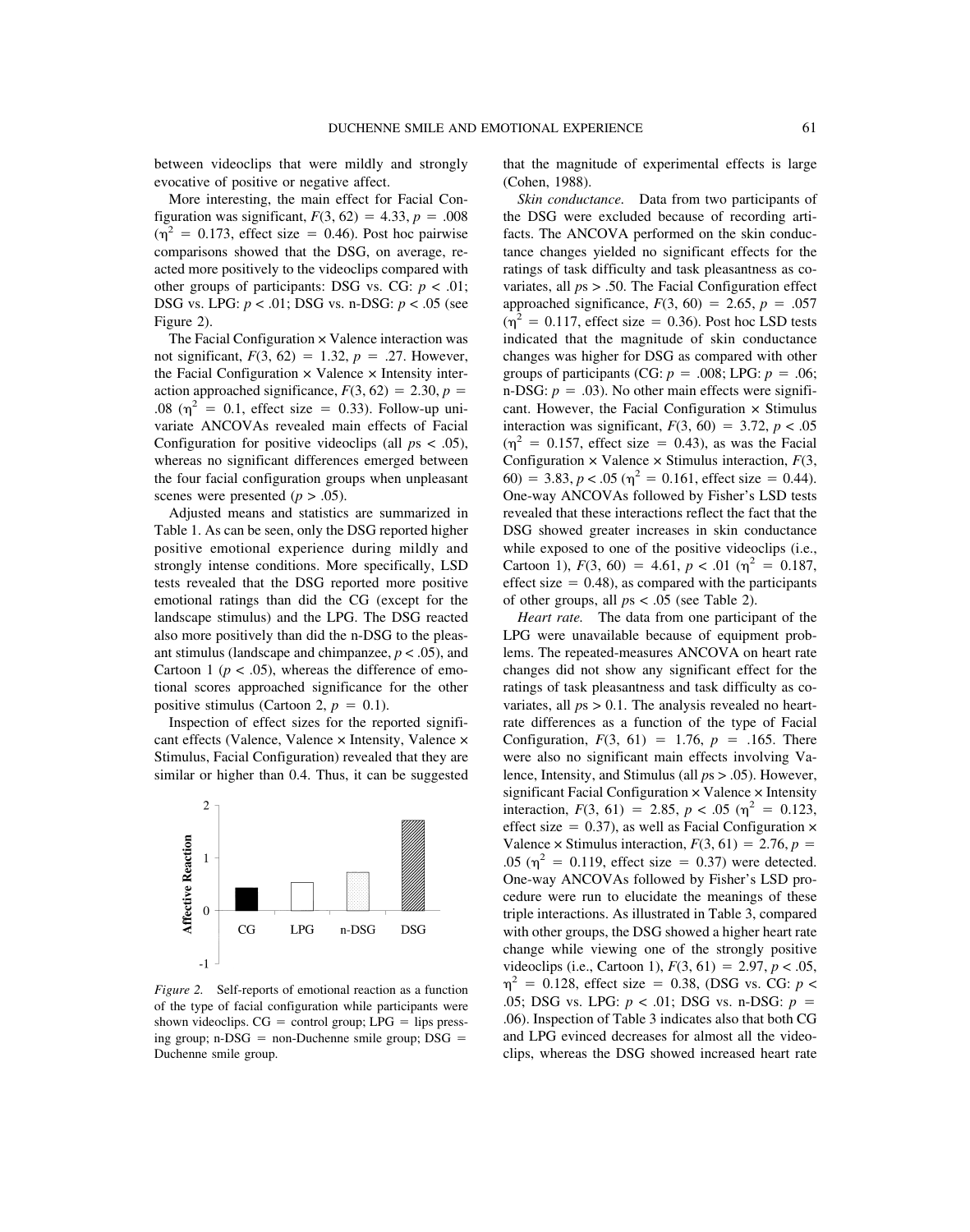|                                                                                                                                                                                                                                                                                                                                           |               |           |                   | Positive         |                                                       |                |                                                   |                            |                                                                                                                                                        |                      |                    |              | Negative                      |              |            |                            |
|-------------------------------------------------------------------------------------------------------------------------------------------------------------------------------------------------------------------------------------------------------------------------------------------------------------------------------------------|---------------|-----------|-------------------|------------------|-------------------------------------------------------|----------------|---------------------------------------------------|----------------------------|--------------------------------------------------------------------------------------------------------------------------------------------------------|----------------------|--------------------|--------------|-------------------------------|--------------|------------|----------------------------|
|                                                                                                                                                                                                                                                                                                                                           |               |           | Mildly            |                  |                                                       |                | Strongly                                          |                            |                                                                                                                                                        |                      | Mildly             |              |                               | Strongly     |            |                            |
|                                                                                                                                                                                                                                                                                                                                           |               | Landscape | Chimpanzee        |                  | Cartoon 1                                             |                |                                                   | Cartoon <sub>2</sub>       | Bat                                                                                                                                                    |                      | Ants               |              | Stretched animal              |              | Mutilation |                            |
| Condition                                                                                                                                                                                                                                                                                                                                 |               |           |                   | SE               |                                                       | SE             | Ź                                                 | SE                         |                                                                                                                                                        | SE                   |                    | SE           |                               | SE           | Z          | SE                         |
| $CG (n = 15)$                                                                                                                                                                                                                                                                                                                             | $\frac{6}{4}$ | 976       | $5.03^{a}$        | 0.55             |                                                       | 0.55           | $5.00^{\rm a}$                                    |                            | $-1.78$                                                                                                                                                | 0.98                 | $-4.62$            | $\ddot{0}$   | $-5.35$                       | 0.68         |            |                            |
| $PG (n = 18)$                                                                                                                                                                                                                                                                                                                             | $3.46^{a}$    | 1.67      | 5.11 <sup>a</sup> | $0.39$<br>$0.50$ | $5.32^a$<br>$5.94^a$<br>$7.65$<br>$3.66^*$<br>$3.151$ | $0.49$<br>0.50 |                                                   | $3.46$<br>$3.46$<br>$0.47$ | $-1.\overline{3}1$<br>$-1.\overline{4}9$<br>$-1.\overline{4}9$<br>$-1.\overline{4}9$<br>$-1.\overline{4}9$<br>$-1.\overline{4}9$<br>$-1.\overline{4}9$ | 0.87<br>0.86<br>0.89 |                    |              |                               | 3.60<br>0.62 |            | 0.78<br>0.68<br>0.0<br>0.7 |
| $n\text{-DSG} (n = 18)$                                                                                                                                                                                                                                                                                                                   |               | 0.67      | 5.93 <sup>a</sup> |                  |                                                       |                | $5.98a$<br>$6.87$<br>$7.86$<br>$3.42*$<br>$3.142$ |                            |                                                                                                                                                        |                      | $-3.30$<br>$-3.30$ | 5.53<br>2.54 | $-5.34$<br>$-6.60$<br>$+3.80$ |              |            |                            |
| $DSG (n = 17)$                                                                                                                                                                                                                                                                                                                            | 5.18          | .69       | 7.34              |                  |                                                       |                |                                                   |                            |                                                                                                                                                        |                      |                    |              |                               |              |            |                            |
|                                                                                                                                                                                                                                                                                                                                           | 2.89*         |           | $4.60**$          |                  |                                                       |                |                                                   |                            |                                                                                                                                                        |                      | 0.36<br>0.017      |              | $1.57$<br>0.071               |              |            |                            |
|                                                                                                                                                                                                                                                                                                                                           | 0.123         |           | 0.182             |                  |                                                       |                |                                                   |                            |                                                                                                                                                        |                      |                    |              |                               |              |            |                            |
| effect size                                                                                                                                                                                                                                                                                                                               | 137           |           | 147               |                  | 0.42                                                  |                | 0.41                                              |                            | 0.04                                                                                                                                                   |                      | 0.13               |              | 0.28                          |              |            |                            |
| Note. Asterisks indicate that univariate analyses of covariance revealed significant differences between the four conditions of facial configuration $df = 3$ , 62).<br>$CG = \text{control group}; LPG = lips \text{ pressing groups}; n\text{-DSG} = \text{non-Duchenne} \text{smile group}; DSG = \text{Duchenne} \text{smile group}.$ |               |           |                   |                  |                                                       |                |                                                   |                            |                                                                                                                                                        |                      |                    |              |                               |              |            |                            |

a\*

*p* < .05. \*\**p* < .01.

Mean differences between the DSG and other groups are significant at *p* < .05.

| e Four Facial<br>uring tr<br>ian co<br>$\mathcal{M}$ -Rer<br>641<br>Adjusted Mean, Standard Error, and Effect<br>and Intensity Dimension of Videoclips |
|--------------------------------------------------------------------------------------------------------------------------------------------------------|
|                                                                                                                                                        |
|                                                                                                                                                        |
|                                                                                                                                                        |
|                                                                                                                                                        |
| able 1                                                                                                                                                 |

62 SOUSSIGNAN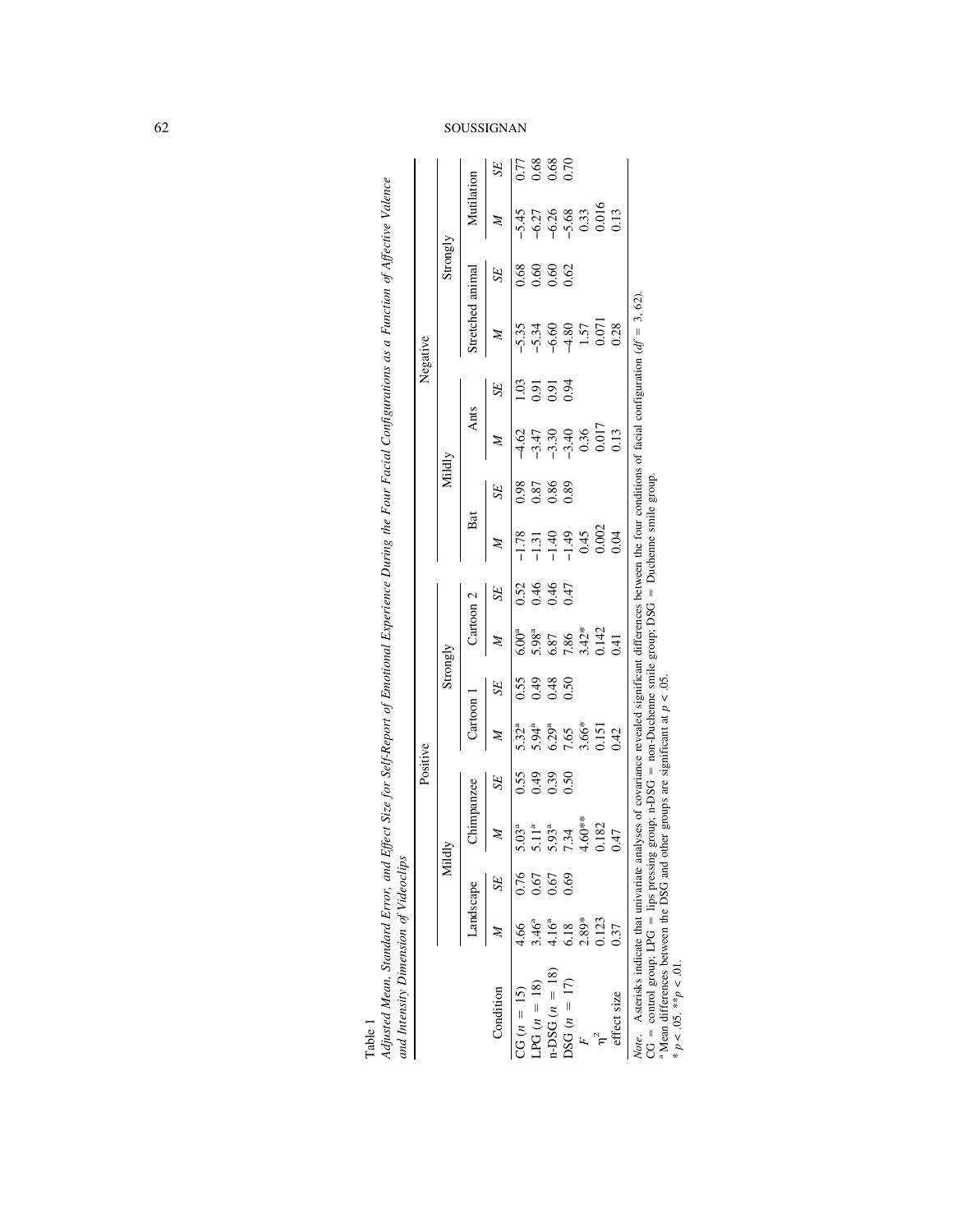|   | ī  |
|---|----|
| Ń |    |
|   | ì  |
| ≌ |    |
|   |    |
| ≏ | i, |
| ದ |    |
| ⊣ | ₹  |
|   |    |
|   |    |

Table 2<br>Adjusted Mean Change From Prevideoclip Period and Standard Error for Skin Conductance Level During the Four Facial Configurations as a Function of Affective<br>Valence and Intensity Dimension of Videoclips Adjusted Mean Change From Prevideoclip Period and Standard Error for Skin Conductance Level During the Four Facial Configurations as a Function of Affective *Valence and Intensity Dimension of Videoclips*

|                                                                                                                       |            |          |       |                  | Positive    |                |                      |                                                     |                         |                        |                    |                  | Negative         |                              |                                                     |                         |
|-----------------------------------------------------------------------------------------------------------------------|------------|----------|-------|------------------|-------------|----------------|----------------------|-----------------------------------------------------|-------------------------|------------------------|--------------------|------------------|------------------|------------------------------|-----------------------------------------------------|-------------------------|
|                                                                                                                       |            |          |       |                  |             | Strongly       |                      |                                                     |                         | Mildly                 |                    |                  |                  | Strongly                     |                                                     |                         |
|                                                                                                                       |            | andscape | Chimp | anzee            | $Cartoon$ 1 |                |                      | Cartoon <sub>2</sub>                                | Bat                     |                        |                    | Ants             |                  | stretched animal             |                                                     | Mutilation              |
| Condition                                                                                                             |            |          |       | SE               |             | SE             |                      | SE                                                  |                         |                        |                    | $S_{\rm E}$      |                  | SE                           |                                                     | SE                      |
| $2G (n = 15)$                                                                                                         | <b>153</b> | 0.25     | 0.30  | 0.26             | 0.15        | 24             |                      | 0.21                                                |                         | 0.25                   |                    | 0.20             |                  |                              | 0.21                                                |                         |
| $PG(n = 18)$                                                                                                          |            | 0.900003 | 0.75  | 0.23             | 11          | 0.22           | 0.48<br>0.43<br>0.03 |                                                     | 27<br>252<br>253<br>277 | $3.33$<br>0.21<br>0.25 | 0<br>0.389<br>0.00 | 0.19             | $0.21$<br>$0.42$ | 0.17<br>0.17<br>0.17<br>0.19 |                                                     | 0.<br>កំបូង<br>បី ប្អូន |
|                                                                                                                       |            |          |       | $0.23$<br>$0.26$ | $1.19^{a}$  | $0.22$<br>0.24 |                      | $\begin{array}{c} 0.19 \\ 0.19 \\ 0.21 \end{array}$ |                         |                        |                    | $0.19$<br>$0.20$ | 0.27<br>0.75     |                              | $\begin{array}{c} 0.19 \\ 0.30 \\ 0.88 \end{array}$ |                         |
| $n-DSG (n = 18)$ 0.74 0.23 0.79<br>DSG $(n = 15)$ 1.43 0.26 0.89                                                      |            |          |       |                  |             |                |                      |                                                     |                         |                        |                    |                  |                  |                              |                                                     |                         |
| Note. $CG = control group$ , LPG = lips pressing group; n-DSG = non-Duchenne smile group; DSG = Duchenne smile group. |            |          |       |                  |             |                |                      |                                                     |                         |                        |                    |                  |                  |                              |                                                     |                         |

<sup>a</sup> Mean differences between the DSG and other groups are significant at  $p < 0.05$ . <sup>a</sup> Mean differences between the DSG and other groups are significant at  $p < 0.05$ .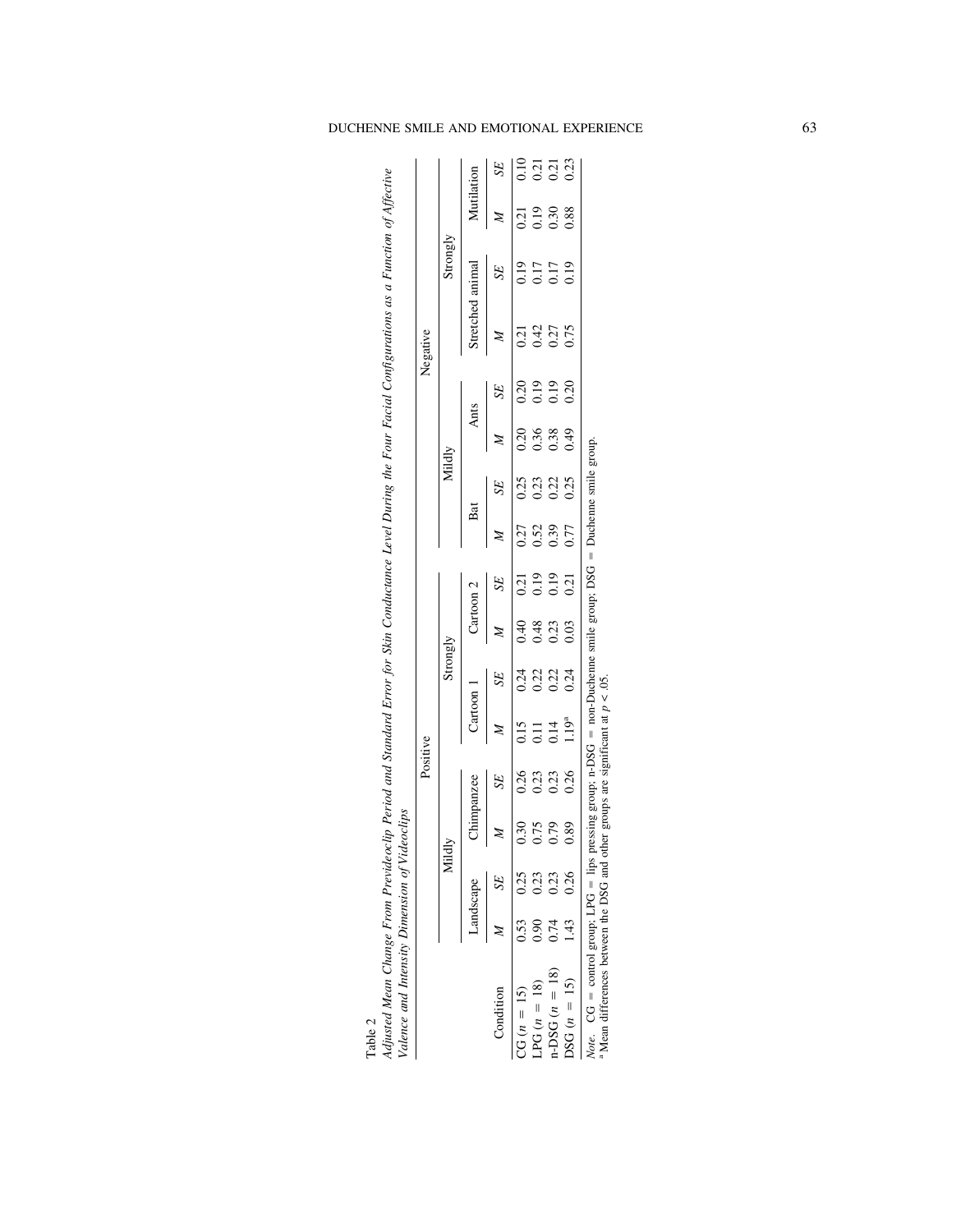| Intensity Dimension of Videoclips                                                                                                                                                                                      |                            |                |            |                  | Positive   |          |                      |      |         |      |                     |      | Negative         |               |                      |                                             |
|------------------------------------------------------------------------------------------------------------------------------------------------------------------------------------------------------------------------|----------------------------|----------------|------------|------------------|------------|----------|----------------------|------|---------|------|---------------------|------|------------------|---------------|----------------------|---------------------------------------------|
|                                                                                                                                                                                                                        |                            |                | Mildly     |                  |            | Strongly |                      |      |         |      | Mildly              |      |                  | Strongly      |                      |                                             |
|                                                                                                                                                                                                                        |                            | Landscape      | Chimpanzee |                  | Cartoon    |          | Cartoon <sub>2</sub> |      | Bat     |      | Ants                |      | Stretched animal |               | Mutilation           |                                             |
| Condition                                                                                                                                                                                                              | $\boldsymbol{\mathcal{A}}$ | SE <sub></sub> |            | SE               |            |          |                      | SE   |         | SE   |                     | SE   |                  | SE            |                      | SE                                          |
| $CG (n = 15)$                                                                                                                                                                                                          | $-0.25$                    | 1.71           | $-0.22$    | $\overline{131}$ | $-1.06$    | Ξ        | $-0.96$ 0.98         |      | $-2.69$ | 1.44 | $-2.53$             | 1.25 | $-0.19$          | $\frac{4}{1}$ | 0.09                 | 13                                          |
| $LPG (n = 17)$                                                                                                                                                                                                         | $-2.99$                    | 1.56           | $-0.34$    |                  | $-1.37$    | 1.02     | $-0.98$              | 0.90 | $-0.85$ | 131  |                     | 1.14 | $-1.69$          | 1.28          |                      |                                             |
| $n-DSG (n = 18)$                                                                                                                                                                                                       | 0.42                       | 1.50           | 0.06       | 1.06             | $-0.20$    | 0.98     | 1.33                 | 0.86 | 1.44    | 1.27 | $-0.002$<br>$-0.55$ | 1.10 | $-0.05$          | 1.23          | $-3.44^a$<br>$-0.24$ | $\begin{array}{c} 1.03 \\ 0.99 \end{array}$ |
| $DSG (n = 17)$                                                                                                                                                                                                         |                            | $-1.54$ 1.55   | 2.56       | 1.10             | $2.49^{a}$ | 0.1      | 1.26                 | 0.89 | 0.19    | 1.30 | 0.71                | 113  | $-0.66$          | 1.27          | 0.23                 | 1.03                                        |
| Note. CG = control group; LPG = lips pressing group; n-DSG = non-Duchenne smile group; DSG = Duchenne smile group.<br>a variation distribution is become the communication of the contract of the contract of $\alpha$ |                            |                |            |                  |            |          |                      |      |         |      |                     |      |                  |               |                      |                                             |

Mean differences between the groups are significant at  $p < 0.05$ . Mean differences between the groups are significant at *p* < .05.

64 SOUSSIGNAN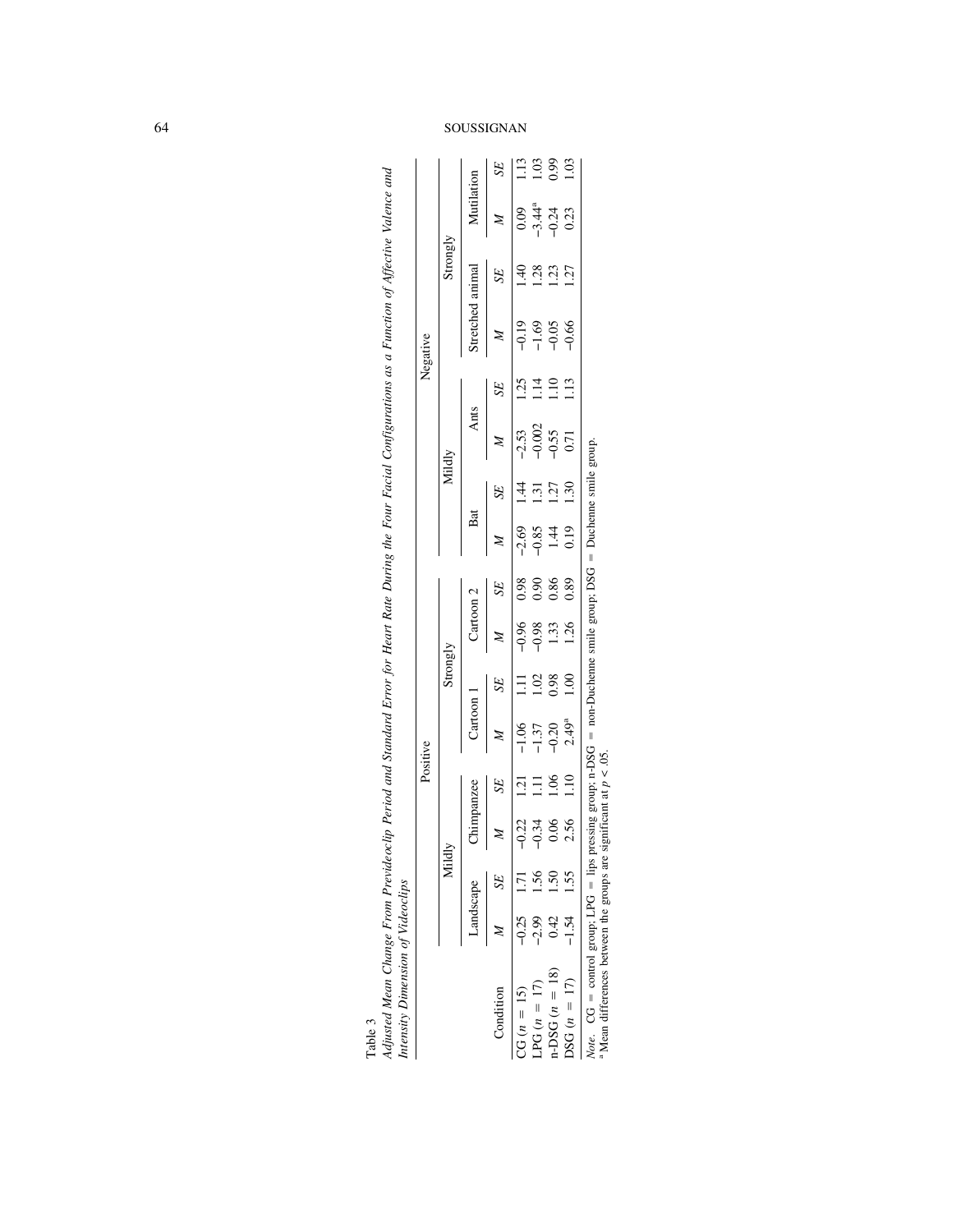for three positive videoclips. In addition, compared with other groups, the LPG showed a higher decrease of heart rate while viewing one of the most unpleasant videoclips,  $F(3, 61) = 2.79$ ,  $p < .05$ ,  $(\eta^2 = 0.121$ , effect size  $= 0.37$ ).

*Respiratory rate.* Using respiratory rate as the dependent variable, the 4 (Facial Configuration)  $\times$  2 (Valence)  $\times$  2 (Intensity)  $\times$  2 (Stimulus) repeatedmeasures ANCOVA yielded no significant effects for any of the main independent variables or for the interaction between these variables  $(p > .05)$ .

*Bodily temperature.* The four-factor ANCOVA (Facial Configuration  $\times$  Valence  $\times$  Intensity  $\times$  Stimulus) also yielded no significant effects for the main independent variables or for the interaction between these variables ( $p > .05$ ).

#### *Form of Smiling*

When smiles with the Duchenne marker are spontaneously displayed during solitary and social interaction situations, they are characterized by greater zygomatic intensity than are smiles without the Duchenne marker (Frank et al., 1993). Thus, Duchenne smiles may be differentiated from non-Duchenne smiles in both morphology (presence of orbicularis oculi action) and intensity. In our study, the induction of Duchenne smiles was based on a procedure that generated zygomatic actions of greater intensity than those of non-Duchenne smiles. Thus, the above findings may result not solely from the additional recruitment of the orbicularis oculi action but also from the greater intensity of zygomatic major action. Although, our main purpose was not to disentangle the relative contribution of these two behavioral markers in the facial modulation of experiential and physiological measures, we compared the findings of the DSG with data collected in a subsample of participants  $(n = 7)$ , who initially belonged to the DSG but who were excluded because their facial pattern did not recruit the Duchenne marker, despite the fact that they showed evidence of a zygomatic major action at D level<sup>5</sup> (i.e., D-level n-DSG). The C-level n-DSG was also included into the analysis as a control group.

A four-way ANCOVA (Form of Smiling × Valence  $\times$  Intensity  $\times$  Stimulus), with Form of Smiling (DSG, D-level n-DSG, C-level n-DSG) as the betweensubjects factor and the other variables as withinsubjects factors, was carried out on subjective emotional reactions to videoclips. The ratings of task pleasantness and task difficulty were entered as covariates. The analysis yielded no significant effect for task pleasantness and task difficulty as covariates, all *p*s > .25. As we expected, significant effects were detected for Valence,  $F(1, 37) = 128.09$ ,  $p < .0001$  $(\eta^2 = 0.776,$  effect size = 1.86); Intensity, *F*(1, 37)  $= 4.23, p < .05$  ( $\eta^2 = 0.103$ , effect size  $= 0.34$ ); Valence  $\times$  Intensity interaction,  $F(1, 37) = 46.10, p <$ .001 ( $\eta^2$  = 0.55, effect size = 1.10); and Valence  $\times$ Stimulus interaction,  $F(1, 37) = 4.92$ ,  $p < .05$  ( $\eta^2 =$ 0.117, effect size  $= 0.36$ ). There was also a significant main effect for Form of Smiling,  $F(2, 37) =$ 5.02,  $p < .05$  ( $\eta^2 = 0.213$ , effect size = 0.52). Follow-up univariate ANCOVAs followed by Fisher's LSD tests revealed that the DSG reported greater positive reaction than did the D-level n-DSG while viewing pleasant and funny videoclips (landscape: *p* < .05, chimpanzee: *p* < .01, Cartoon 1: *p* < .05), whereas no significant difference was detected between the two non-Duchenne conditions (see Table 4). Inspection of effect sizes for the significant findings indicated that they are higher than 0.4. Thus, it can be suggested that the effects are large.

Four-way ANCOVAs (Form of Smiling × Valence  $\times$  Intensity  $\times$  Stimulus) were also conducted on each autonomic measure, with Form of Smiling as the between-subjects factor and the other variables as within-subjects factors. The pleasantness ratings and the difficulty ratings of the task were entered as covariates.

For skin conductance, no significant main effects were detected. However, there were significant interactions between Form of Smiling and Stimulus, *F*(2,  $35$ ) = 6.53, *p* < .01 ( $\eta^2$  = 0.272, effect size = 0.61), as well as between Form of Smiling, Valence, and Stimulus,  $F(2, 35) = 7.05$ ,  $p < .01$  ( $p<sup>2</sup> = 0.287$ , effect size  $= 0.63$ ). Follow-up one-way ANCOVAs followed by LSD tests indicated that the DSG exhibited higher increases in skin conductance than did the D-level n-DSG only for the landscape videoclip (*M* 1.43 vs. 0.29),  $F(2, 35) = 4.08$ ,  $p < .05$  ( $\eta^2 = 0.215$ , effect size  $= 0.52$ ).

For heart rate, there also was a Form of Smiling  $\times$ Valence  $\times$  Stimulus interaction,  $F(2, 37) = 3.73$ ,  $p \lt \sqrt{ }$ .05 ( $\eta^2$  = 0.168, effect size = 0.45). The other ef-

<sup>5</sup> Given that the criterion of differentiation between the Duchenne and the non-Duchenne smile groups was originally based on the degree of avoidance of the pencil, intensity and presence of orbicularis oculi action were obviously confounded. However, as it can be remembered, this choice was dictated by the necessity to recruit the orbicularis oculi action without asking participants to contract the muscle responsible of this action to rule out situational demands.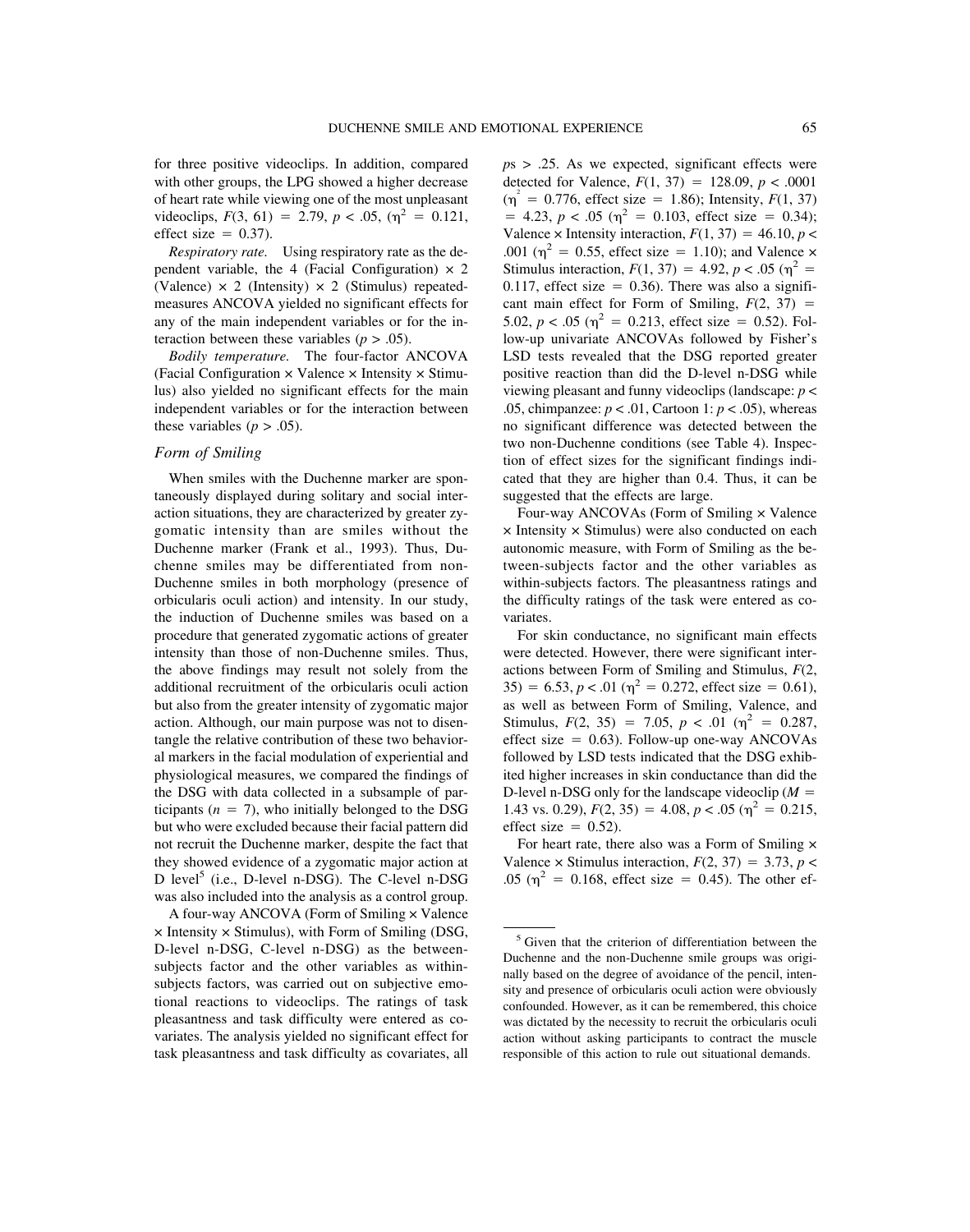|                                                                                                                                                                                                                                                                                         |                   |           |            |              | Positive          |          |                   |              |                  |        |                               |                | Negative         |          |                                                      |                  |
|-----------------------------------------------------------------------------------------------------------------------------------------------------------------------------------------------------------------------------------------------------------------------------------------|-------------------|-----------|------------|--------------|-------------------|----------|-------------------|--------------|------------------|--------|-------------------------------|----------------|------------------|----------|------------------------------------------------------|------------------|
|                                                                                                                                                                                                                                                                                         |                   |           | Mildly     |              |                   | Strongly |                   |              |                  | Mildly |                               |                |                  | Strongly |                                                      |                  |
|                                                                                                                                                                                                                                                                                         |                   | Landscape | Chimpanzee |              | Cartoon 1         |          | Cartoon 2         |              | Bat              |        | Ants                          |                | Stretched animal |          | Mutilation                                           |                  |
| Condition                                                                                                                                                                                                                                                                               |                   |           |            | SE           |                   | SE       |                   | SE           |                  | SE     |                               | SE             |                  | SE       |                                                      | SE               |
| C-level n-DSG $(n = 18)$                                                                                                                                                                                                                                                                | 4.24 <sup>a</sup> | 0.62      | $5.95^{a}$ | 0.46         | $6.27^{a}$        | 0.40     | 6.88              | .37          | $-1.42$          | 94     | $-3.35$                       | 0.89           | $-6.67$          | 0.60     | $-6.23$                                              |                  |
| D-level n-DSG $(n = 7)$                                                                                                                                                                                                                                                                 | $3.61^{a}$        | 1.00      | $.94^a$    |              | 6.28 <sup>a</sup> |          |                   | 0.60<br>0.39 |                  | 1.51   |                               | $\frac{43}{5}$ | $-4.71$          | 0.97     |                                                      | 63<br>189<br>161 |
| $DSG (n = 17)$                                                                                                                                                                                                                                                                          | 6.26              | 0.64      | 37         | 0.47<br>0.47 | 7.65              | 0.41     | 6.79<br>7.86      |              | $-1.36$<br>-1.52 | 0.96   | $-2.38$<br>$-3.45$<br>$-0.26$ | 0.92           | $-4.88$          |          | $4.93$<br>$-5.67$                                    |                  |
|                                                                                                                                                                                                                                                                                         | 3.66*             |           | $.72*$     |              |                   |          |                   |              | 0.005            |        |                               |                |                  |          |                                                      |                  |
|                                                                                                                                                                                                                                                                                         | 0.165             |           | 203        |              | $3.39*$<br>0.155  |          | $2.04$<br>$0.099$ |              | 0.0              |        | $\overline{0.0}$              |                | 2.66<br>0.126    |          | $\begin{array}{c} 0.55 \\ 0.029 \\ 0.17 \end{array}$ |                  |
| iffect size                                                                                                                                                                                                                                                                             | $\dot{4}$         |           |            |              | 0.43              |          | 0.33              |              | $\overline{0}$ . |        | 0.10                          |                | 0.38             |          |                                                      |                  |
| Note. C-level n-DSG = C-level non-Duchenne smile group; D-level n-DSG = D-level non-Duchenne smile group. Asteris in Asterisks indicate that univariate analyses<br>of covariance revealed significant differences between the four conditions of facial configuration $(df = 2, 37)$ . |                   |           |            |              |                   |          |                   |              |                  |        |                               |                |                  |          |                                                      |                  |

a Mean di<br>\* *p* < .05.

<sup>a</sup> Mean differences between the DSG and other groups are significant at  $p < 0.05$ .

| $\ddagger$<br>$\frac{1}{2}$<br>ć                                                                                                                                                                                                                                  |                         |
|-------------------------------------------------------------------------------------------------------------------------------------------------------------------------------------------------------------------------------------------------------------------|-------------------------|
| ֚֚֡<br>ļ<br>$ \omega$ and $-$<br>š<br>I<br>į<br><b>CONTACT</b><br>j<br>ļ<br><b>William</b><br>יש ש<br>awood 1<br><br>i                                                                                                                                            | $\frac{1}{2}$<br>.<br>م |
| <b>Contract Contract Contract Contract Contract Contract Contract Contract Contract Contract Contract Contract Contract Contract Contract Contract Contract Contract Contract Contract Contract Contract Contract Contract Contr</b><br>$\ddot{\phantom{0}}$<br>ļ |                         |

66 SOUSSIGNAN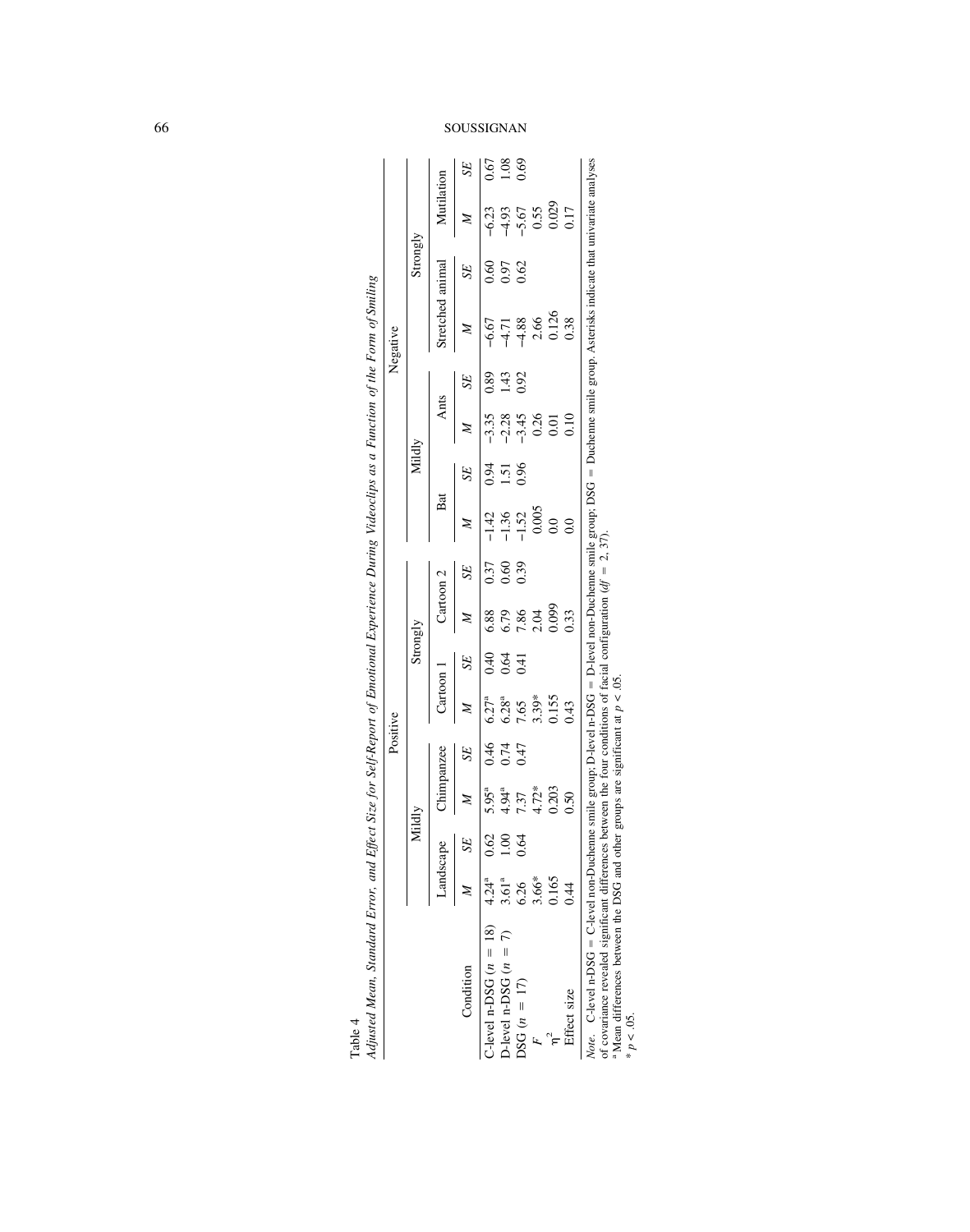fects were not significant. Post hoc comparisons indicated that this interaction reflects the fact that the DSG globally reacted more to some positive videoclips (i.e., chimpanzee and Cartoon 1:  $M = 2.57$ , *SE* 

 $= 1.08$ ) than to others (landscape and Cartoon 2: *M*  $= -0.16$ , *SE*  $= 1.06$ ), as compared with the n-DSG groups,  $p < .05$ .

Finally, for respiratory rate and bodily temperature, there were no other significant main or interaction effects.

# *Pleasantness and Difficulty Ratings of the Pencil-Holding Tasks*

Although the ANCOVAs revealed that the findings were not produced by differences in the degree of pleasantness and difficulty of the four experimental conditions, additional analyses were performed to verify whether participants differentially reacted to the distinct pencil-holding tasks. A 5 (Facial Configuration)  $\times$  2 (Valence)  $\times$  2 (Intensity)  $\times$  2 (Stimulus) repeated-measures ANOVA was conducted on the pleasantness scores. There were no significant main effects associated with any of these variables. Comparison of means of the five groups of participants performing the distinct pencil-holding techniques indicated that they self-reported similar ratings of slight unpleasantness,  $F(4, 70) = .10$ ,  $p = .98$  (CG:  $M =$  $-1.36$ , *SE* = 0.72; LPG:  $M = -0.95$ , *SE* = 0.65; C-level n-DSG:  $M = -1.33$ ,  $SE = 0.65$ ; D-level n-DSG:  $M = -1.68$ ,  $SE = 1.05$ ; DSG:  $M = -1.23$ , *SE*  $= 0.67$ ). Significant differences were only found for two- and three-way interactions between Valence, Intensity, and Stimulus. For the Valence  $\times$  Intensity interaction:  $F(1, 70) = 7.00, p < .05, \eta^2 = 0.092,$ effect size =  $0.32$ ; Intensity  $\times$  Stimulus interaction:  $F(1, 70) = 6.39, p < .05, \eta^2 = 0.084$ , effect size = 0.30; Valence  $\times$  Intensity  $\times$  Stimulus interaction:  $F(1, \cdot)$  $70) = 4.08, p < .05, \eta^2 = 0.064$ , effect size = 0.26. These significant interactions were especially attributable to the fact that the pencil-holding techniques induced lower unpleasant scores during the presentation of cartoons (Cartoon 1:  $M = -0.68$ ,  $SE = 0.36$ ; Cartoon 2:  $M = -1,04$ ,  $SE = 0.40$  than they did during the presentation of highly negative scenes (stretched animal:  $M = -1.55$ ,  $SE = 0.39$ , mutilation:  $M = -1.71$ , *SE* = 0.41, matched *t* tests, all *ps* < .05).

A second possible confounding variable that may explain part of our findings concerns the different degrees of difficulty for the four pencil-holding techniques. Examining the 5 (Facial Configuration)  $\times$  2 (Valence)  $\times$  2 (Intensity)  $\times$  2 (Stimulus) ANOVA on difficulty ratings, we detected no main effects for any

of the four independent variables. Although the CG rated the pencil-holding task as less difficult compared with other facial configuration groups, the direction of the finding was contrary to the hypothesis and the difference failed to reach significance (CG: *M*  $= 1.83$ , *SE* = 0.49; LPG: *M* = 3.29, *SE* = 0.45; C-level n-DSG:  $M = 3.14$ ,  $SE = 0.45$ ; D-level n- $DSG: M = 3.45, SE = 0.72; DSG: M = 3.12, SE =$ 0.46),  $F(4, 70) = 1.64$ ,  $p = .174$ . The interactions between the different independent variables were also not significant.

Pearson product–moment correlation coefficients were also computed for each stimulus condition across all participants. The analysis revealed that ratings of task difficulty were negatively correlated with ratings of task pleasantness for five of the stimulus conditions, *r* (73) ranged from −0.30 to −0.41, *p* < .05. Finally, no significant correlations were apparent between emotional ratings and difficulty ratings, on the one hand, and emotional ratings and unpleasantness ratings, on the other hand  $(p > .05)$ .

# *Relationship Between Self-Reported Emotion and Physiological Measures*

Correlations among subjective emotional reactions and physiological measures were computed for each stimulus condition across all participants. No clearly interpretable patterns emerged given the analyses revealed only a small number of significant correlations between subjective reports of affective experience and autonomic measures (i.e., Cartoon 1:  $r(73) = 0.28$ , *p*  $\epsilon$  .05, for skin conductance; Cartoon 2:  $r(74) = 0.28$ ,  $p < .05$ , for heart rate).

# *Autonomic Activity During the Pencil-Holding Procedure*

To investigate whether the muscular effort produced during the pencil-holding techniques influences autonomic nervous system activity, means of physiological measures 10 s before the task were subtracted from the average physiological measures collected during the 10 s period of the pencil-holding task. Data were analyzed using one-way ANOVAs on each physiological measure with Facial Configuration (CG, LPG, C-level n-DSG, D-level n-DSG, DSG) as the between-subjects factor. Statistical analyses yielded no significant differences between the five groups for the four autonomic measures: skin conductance:  $F(4, 68) = 1.30, p = 0.28$ ; heart rate:  $F(4, 69)$  $= 1.67, p = 0.168$ ; respiratory rate:  $F(4, 70) = 1.62$ ,  $p = 0.179$ ; bodily temperature:  $F(4, 70) = 0.554$ , *p*  $= 0.704$ . Mean values of autonomic parameters for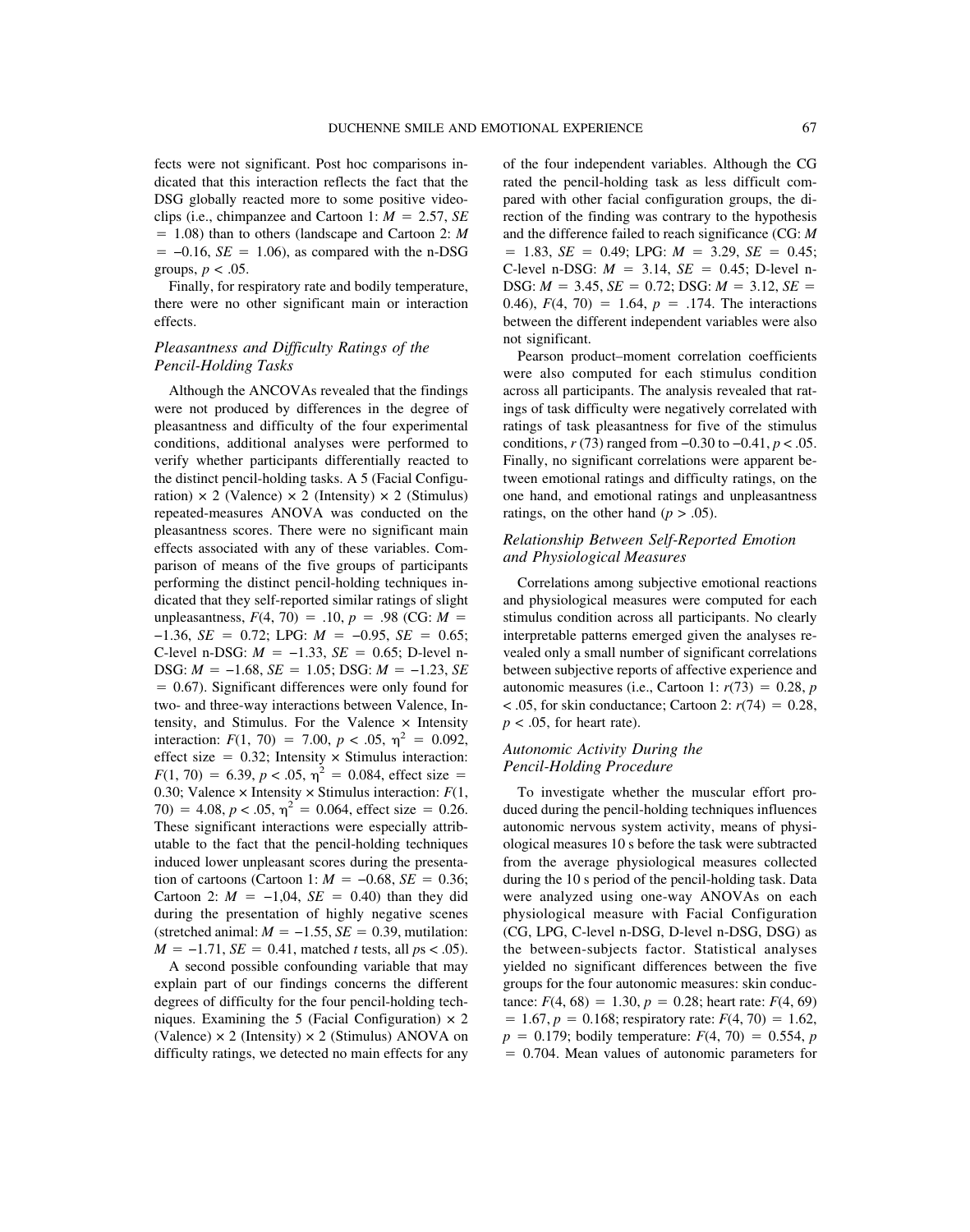the five facial configurations are shown in Table 5. As can be seen, the pattern of activity varied as a function of the physiological measure: Heart rate and bodily temperature tended to decrease, whereas skin conductance and respiratory rate tended to increase during the production of the pencil-holding procedure. These findings suggest that muscular effort-related changes alone do not explain the differential pattern of autonomic responsiveness shown in the participants who displayed the Duchenne smile during the presentation of the emotional video sequences.

#### Discussion

This research addressed four issues derived from the facial feedback hypothesis with a methodology based on Strack et al.'s (1988) procedure (i.e., oral pencil-holding technique). The first aim was to replicate and extend their work by examining more stringently the facilitating influence of zygomatic action on self-reported emotional experience and autonomic nervous system activity. Because of a variety of limitations in their study, the present experiment included a number of methodological issues (e.g., selection of faces with the requested actions, use of a control face without emotional actions, control of intensity and duration of movement, partialling out of task unpleasantness). Our findings confirm the heuristic value of Strack et al.'s procedure in supporting the view that the unconscious facilitation of one form of human smile reliably affects the rating of emotional experience. Specifically, production of Duchenne smiles, which involves the joint actions of the zygomatic major and orbicularis oculi, increased self-report of positive experience in participants exposed to videoclips of pleasant stimuli and funny cartoons. However, contrarily to Strack et al.'s research, the present study failed to demonstrate that the contraction of zygomaticus muscles alone was sufficient to induce reliable

subjective or autonomic changes. There are two possible explanations for these conflicting results. On the one hand, methodological shortcomings due to possible variations across and within their experimental conditions (e.g., difference of unpleasantness between their two pen-holding tasks, lack of an adequate facial control, presence of additional facial actions, intensity change of zygomatic action) may have contaminated part of their findings. For instance, one may wonder whether funny cartoons used in their study did not change the intensity and the form of smiling in a number of participants (e.g., recruitment of orbicularis oculi action), thus explaining the observed effects. On the other hand, procedural differences among the studies also may be proposed as an alternative explanation for our failure to find a facilitating effect of non-Duchenne smiles on positive emotional experience. Differences in duration of feedback effects (i.e., duration of lips contraction), self-report scales (self-reported positive reactions vs. funniness ratings), and stimulus material (i.e., videoclips of pleasant scenes and funny cartoons vs. magazines of funny cartoons) may have contributed to the discrepancy. Because our rating scale confounded positive responses to both pleasant and humorous stimuli, the hypothesis that non-Duchenne smiles could have a feedback effect only when people rated funniness of cartoons cannot be completely ruled out. In addition, it is possible that different participants who were asked to report their affective reaction may have construed the meaning of *reacting* in different ways (e.g., an affective reaction in terms of feeling vs. a cognitive–moral reaction toward what is shown in the clip). It is interesting that a feedback effect of non-Duchenne smiles was reported in Strack et al.'s research (Study 2) when participants were given the opportunity to differentiate between a cognitive component (i.e., perceived funniness content of cartoons)

Table 5

|                          |      | <b>SC</b> | HR.     |      | RR      |      | ВT       |      |
|--------------------------|------|-----------|---------|------|---------|------|----------|------|
| Condition                | M    | SE        | M       | SЕ   | M       | SЕ   | M        | SE   |
| $CG (n = 15)$            | 0.14 | 0.13      | $-3.90$ | 1.10 | 0.11    | 1.43 | $-0.010$ | 0.02 |
| LPG $(n = 18)$           | 0.06 | 0.12      | $-4.13$ | 1.03 | 3.01    | 1.30 | $-0.050$ | 0.02 |
| C-level n-DSG $(n = 18)$ | 0.28 | 0.12      | $-1.64$ | 1.00 | $-1.11$ | 1.30 | $-0.020$ | 0.02 |
| D-level n-DSG $(n = 7)$  | 0.37 | 0.18      | $-0.14$ | 1.62 | 2.34    | 2.13 | $-0.001$ | 0.02 |
| $DSG (n = 17)$           | 0.39 | 0.13      | $-3.10$ | 1.03 | 2.42    | 1.34 | $-0.040$ | 0.02 |

*Mean Change in Autonomic Measures and Standard Error of the Mean as a Function of the Pencil-Holding Tasks*

*Note.*  $SC =$  skin conductance; HR = heart rate; RR = respiratory rate; BT = bodily temperature;  $CG =$  control group; LPG = lips pressing group; C-level n-DSG = C-level non-Duchenne smile group; D-level n-DSG = D-level non-Duchenne smile group; DSG = Duchenne smile group.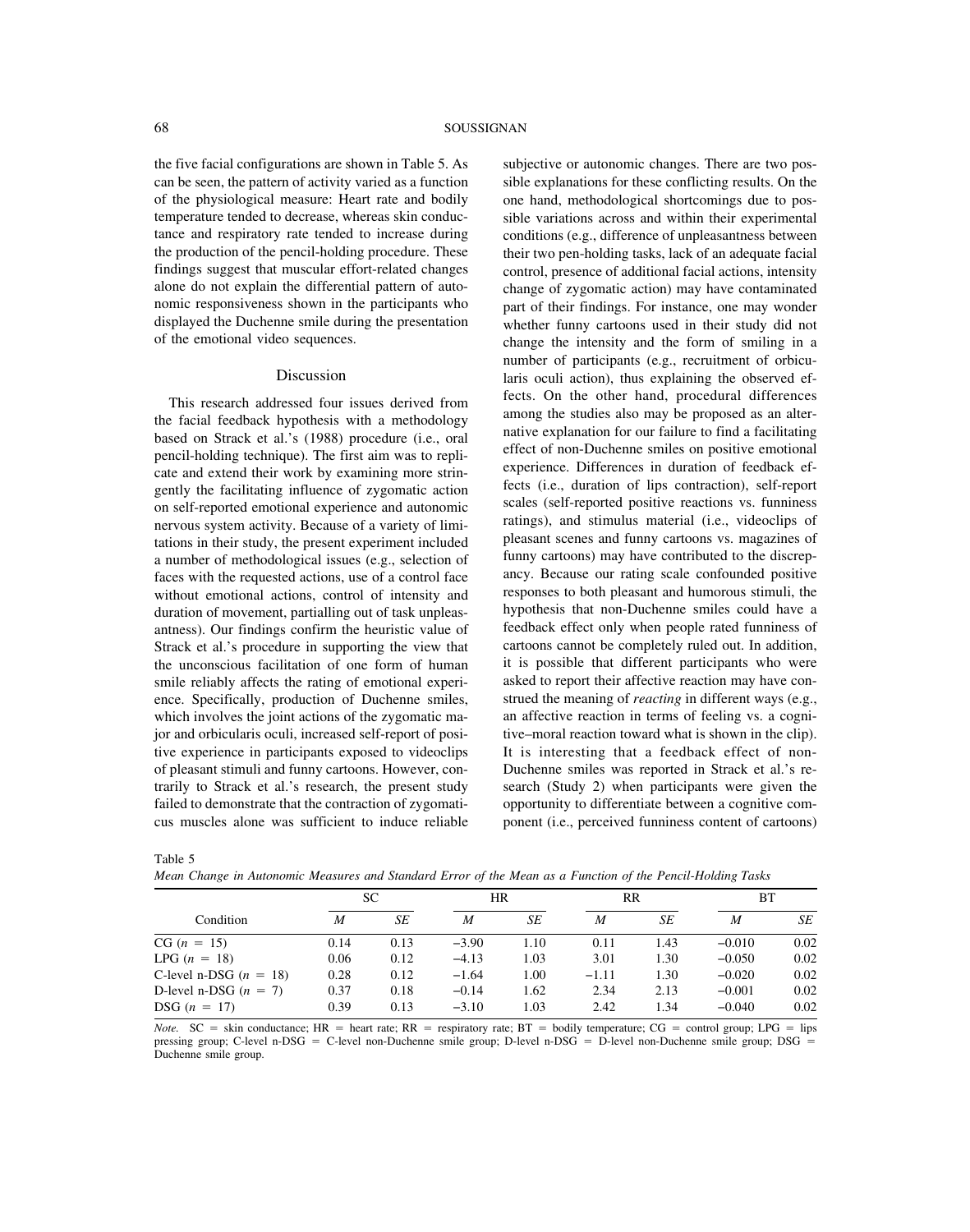and an affective component (i.e., subjective feeling of amusement) of the humor response (Gavanski, 1986; Leventhal & Mace, 1970). The smiling behavior had an effect on humor reactions only when participants were asked to report their feeling of amusement.

Further research is needed to substantiate whether this lack of replication of Strack et al.'s (1988) findings is strictly dependent on methodological limitations rather than on procedural differences between the studies. In particular, it will be important to examine whether non-Duchenne smiles alone have a differential feedback effect on pleasantness and amusement ratings while controlling a number of potential methodological artifacts.

The second issue addressed by the present study was whether the strength of smiling covaries with emotional experience and physiological arousal (i.e., monotonicity hypothesis). This hypothesis predicts that the relationship between intensity of facial expression and the emotional experience should be positive (Tourangeau & Ellsworth, 1979). Our results lend largely support to this hypothesis in showing that the Duchenne smile group reacted more positively while viewing pleasant (landscape and chimpanzee stimuli) and funny (Cartoons 1 and 2) videoclips compared with the control group (except for the landscape stimulus) and the lips-pressing group. They also reported more positive emotional experience than did participants who displayed non-Duchenne smiles for three videoclips (i.e., pleasant stimuli and Cartoon 1).

Although the experimental evidence seems less convincing for physiological arousal, enhanced autonomic responding (i.e., skin conductance and heart rate) were nevertheless detected but only in participants displaying Duchenne smiles and viewing one of the positive videoclips (significance for Cartoon 1, greater increase for three videoclips). An increase in autonomic arousal has been often demonstrated in participants whose expressive behavior was facilitated (Colby et al., 1977; Hess et al., 1992; Lanzetta et al., 1976; Levenson et al., 1990; Putnam, Winton, & Krauss, 1982; Zuckerman et al., 1981). For instance, when people were instructed to produce facial configurations of happiness, skin conductance increases and heart rate changes were observed (Levenson et al., 1990). It is unclear, however, why autonomic differences were not detected in our study for the other positive videoclips when Duchenne smiles were compared with the other facial configurations. A possible explanation is that participants induced not to display a smile (control group and lips-pressing group) while watching positive videoclips were likely in a condition of suppression of expressive behavior. Gross and Levenson (1997) have shown that suppression of facial expression while participants watched amusing films elicited a mixed physiological state characterized by decreased heart rate (due to a low somatic activity), along with increased sympathetic activation. Our findings of autonomic responding in no-smiling groups are just like those described by these authors (i.e., increase of skin conductance, decrease of heart rate). Thus, although the Duchenne smile group showed autonomic activation for the positive videoclips, there is also evidence of a slight sympathetic activation (i.e., increase of skin conductance) in participants induced to display no expressive behavior while they experienced positive emotion. Whether this explanation is well-grounded requires additional research. In the future, it would be important to include neutral videoclips to test the effect of suppression of smiling behavior on autonomic patterns.

Taken as a whole our findings yield support for the monotonicity hypothesis. This assumption would be consistent with previous research, which has usually assessed the monotonicity hypothesis by comparing faces with and without emotional actions (e.g., Hess et al., 1992). A more stringent way to test the monotonicity hypothesis (i.e., a stringent version of this hypothesis) would be to verify whether the degree of contraction of specific muscular actions (e.g., increase in the intensity of zygomatic action) contribute to increase subjective experience of emotion and physiological arousal. In our study, the lack of difference for the self-report and autonomic data between participants displaying distinct intensities of zygomatic action (i.e., C-level vs. D-level n-DSG) does not support a stringent version of the monotonicity hypothesis. However, the number of participants exhibiting intense zygomatic action was small, so the findings must be cautiously interpreted. The question of whether the differential contraction of zygomaticus major muscles alone may enhance emotional states should be considered more systematically in future research.

Bearing in mind this methodological issue, the third question we addressed in this study was whether the morphology of smiling facilitates the subjective and physiological components of emotion. The comparison between the Duchenne smile group and the non-Duchenne smile group displaying the same intensity of zygomatic action (D-level n-DSG) suggested that the presence of the Duchenne marker alone (i.e., orbicularis oculi action) increased the intensity of positive emotional experience in participants who were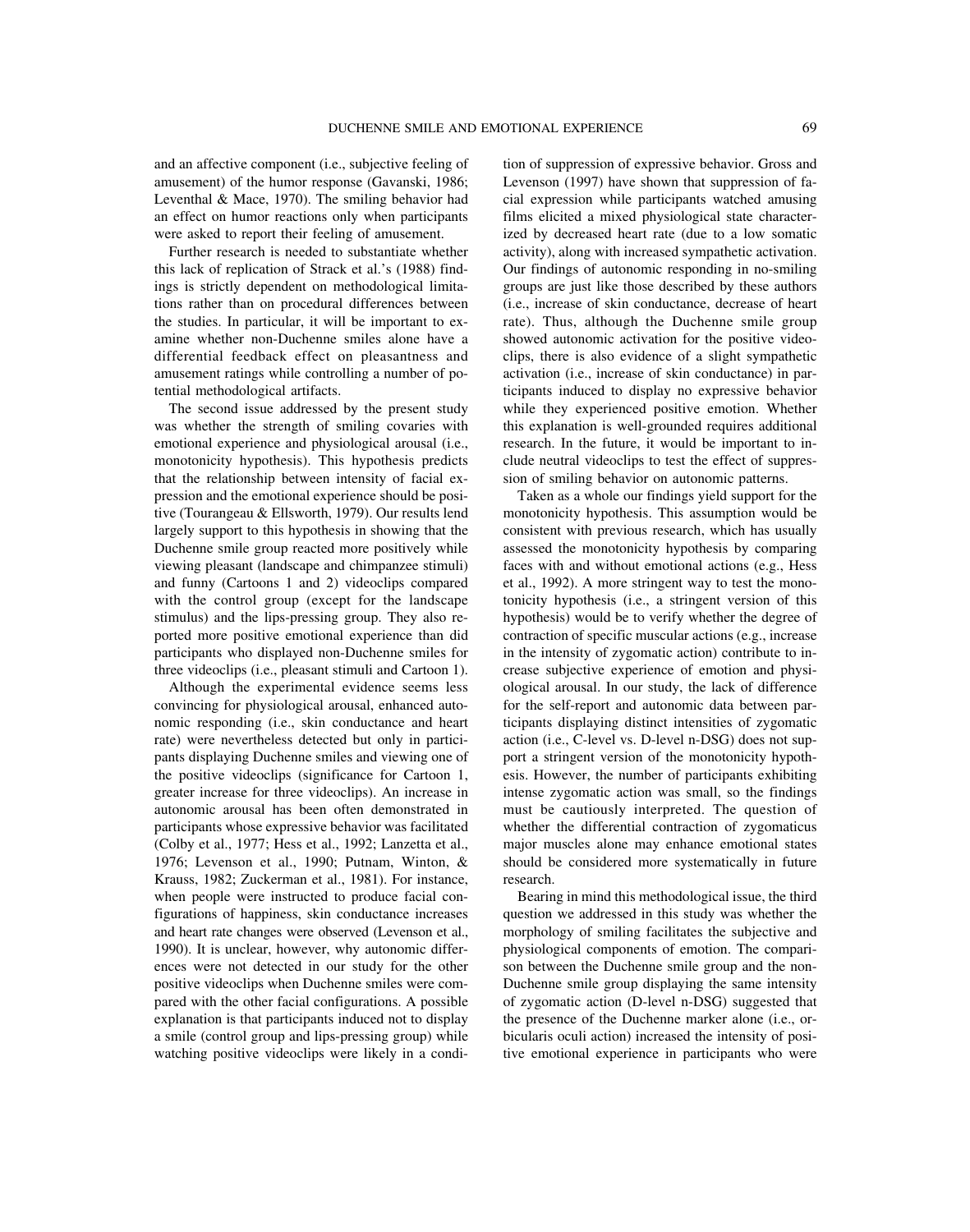viewing pleasant and funny videoclips. Although less clear-cut findings were obtained for autonomic measures, Duchenne smiling increased skin conductance (for landscape videoclip) and heart rate (for chimpanzee videoclip and Cartoon 1) as compared with the high-level non-Duchenne smiling (D-level n-DSG). Thus, one may assume that the additional activation of orbicularis oculi muscles, which are responsible for the presence of crow's feet wrinkles at the outer edges of eyes, provides an input for mediating the observed emotional changes. It is interesting that the Duchenne smile has been often considered as a felt or enjoyment smile, whereas the non-Duchenne smile has been described as an unfelt smile (Ekman & Friesen, 1982; Frank et al., 1993). Pleasant stimuli (e.g., films, odors), affiliative interactions, and success in achievement games were shown to elicit more often smiles with the Duchenne marker than other types of smiles (Ekman et al., 1990; Fox & Davidson, 1988; Schneider & Unzner, 1989; Soussignan & Schaal, 1996b). Furthermore, EMG activity over the orbicularis oculi muscle regions differentiated not only the pleasantness of stimuli (Cacioppo et al., 1986, 1992) but also participants seeing a Duchenne smile versus those seeing a non-Duchenne smile (Surakka & Hietanen, 1998). The data of the present study confirm the validity of the morphological and functional differentiation between Duchenne and non-Duchenne smiles. They support the notion that facial action patterns that closely match specific facial prototypes have a greater influence on emotional experience (Levenson et al., 1990). These findings may explain why some psychophysiological studies did not report any relationship between zygomatic activity and selfreport of pleasantness (e.g., Cacioppo et al., 1992; Fridlund, 1991). They are also compatible with a recent study showing no change in self-report of positive emotion in patients with facial neuromuscular disorders whose smiling was impaired (VanSwearingen, Cohn, & Bajaj-Luthra, 1999).

A final issue we addressed in this study was the examination of the influence of stimulus characteristics (i.e., valence and intensity) on the facially modulated components of emotional systems. When participants produced Duchenne smiles only, a stronger facial effect was predicted for positive versus negative scenes. As expected, a congruent effect between Duchenne smiling and emotion-eliciting events was clearly supported for self-reported emotional experience and, partly, for autonomic nervous system reactivity. This effect was already postulated by a number of authors who hypothesized that adding congruent cognition (e.g., attention processes, semantic information) to expressive behaviors would provide a potent procedure for testing the modulating function of facial patterns (e.g., Izard, 1990). Thus, one may hypothesize that powerful feedback effects would depend on the interaction of muscular action patterns with congruent contextual and cognitive factors. It is interesting that research on mood congruence, which investigates the influence of affective state on memory, also provides empirical evidence in favor of this hypothesis. For instance, people exposed to a pleasant smell recalled more happy memories than did people exposed to an unpleasant smell (Ehrlichman & Halpern, 1988). So, it is likely that congruence between the hedonic valence of eliciting events and the selfgenerated cues (e.g., semantic information in memory, sensory feedback from the face) contribute to bias the subsequent response (e.g., retrieval, selfreport measure of emotion experience, autonomic measures). One speculative hypothesis that could account for these findings would be that cognitively mediated positive experience (i.e., perception and appraisal of stimuli) and sensory feedback processes (e.g., via proprioceptive or cutaneous impulses) activate common neural pathways involved in the integrated experiential and autonomic output (e.g., cortico-limbic network).

Concerning the contribution of the intensity dimension of eliciting events in the facial modulation of emotion, a greater facilitating effect during the presentation of strongly positive videoclips was expected. This hypothesis was not confirmed because Duchenne smiling effects for emotional experience and psychophysiological measures did not differentiate between mildly and strongly positive videoclips. Concerning our failure to find subjective and autonomic differences between the smiling groups while participants were shown Cartoon 2, no clear explanation can be proposed. However, it can be noted that this videoclip induced the strongest positive experience in both the stimulus selection and testing procedures. Thus, a ceiling effect cannot be completely ruled out. This assumption would be consistent with the view that when funny videoclips evoke extreme or very strong positive experience, facial feedback would be less powerful to produce significant changes. Further research is needed to examine whether the facial feedback effect of smiling varies as a function of the intensity of positive experience (e.g., amusement feeling).

In the present study, a number of methodological issues were taken into account, including partialling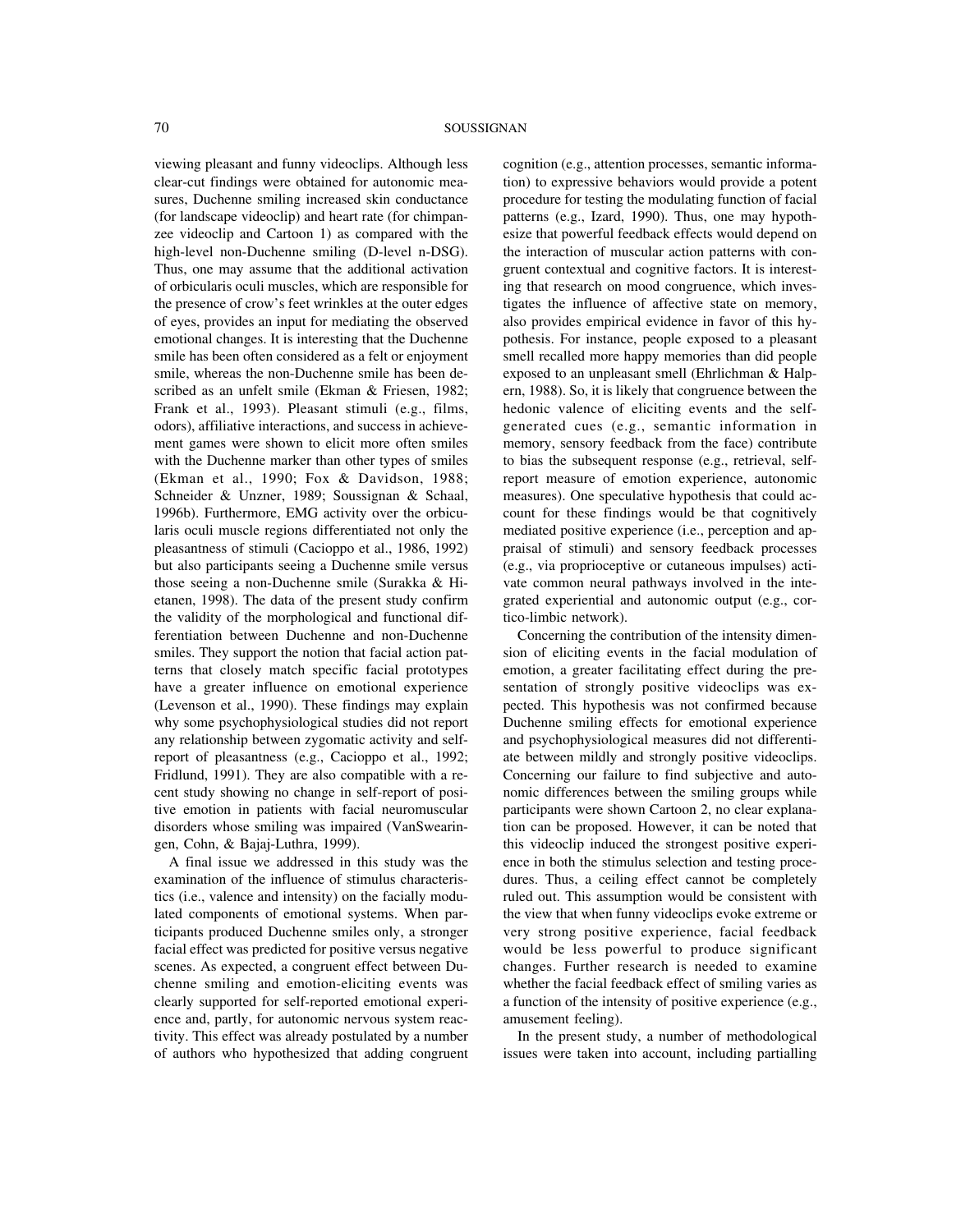out possible confounds (i.e., unpleasantness and difficulty of the pencil-holding tasks). Furthermore, it was demonstrated that the slight unpleasantness generated by the pencil-holding procedure was not a direct function of the type of facial configuration displayed. Thus, it is unlikely that emotional ratings were contaminated by differences between the pencilholding techniques. In addition, as the muscular effort due to the difficulty of the task appeared to be at the same level in the five experimental groups, it is also unlikely that the observed subjective and autonomic changes were produced by muscular effort alone. This is corroborated by the lack of significant correlations between emotional ratings and task difficulty on the one hand, and emotional ratings and task unpleasantness on the other hand. Finally, the cardiac–somatic coupling usually invoked did not seem to be a critical factor of variation because the levels of facial activity generated by the pencil holding did not produce heart rate acceleration when the emotional stimuli were absent.

Some speculative propositions about the putative mechanism involved in the facial feedback effects reported in this study can be proposed. Because the experimental paradigm used in this research rules out mechanisms based on cognitive processes (e.g., selfperception, compliance with experimental demand), it is possible that physiologically driven mechanisms (e.g., muscular proprioceptive patterns, cutaneous sensation) mediate the observed effects. Available electrophysiological data in humans showed that mechanoreceptors of the facial skin respond to the deformation associated with lip and jaw movements, suggesting that facial movements may provide proprioceptive information (Johansson, Trulsson, Olson, & Abbs, 1988). Therefore, it is likely that sensory input generated by Duchenne smiling was automatically and rapidly processed outside conscious cognitive mediation. This afferent information may, then, contribute to the on-line modulation of the cognitively integrated emotional experience resulting from the perception of eliciting events. Although the neural substrate of this mechanism is not clearly understood, some structures such as somatosensory cortices have been proposed to account for the processing of facial and bodily cues involved in the experience of emotional state (Damasio, 1995; Damasio et al., 2000).

Finally, limitations in generalizability of our data must be acknowledged because our sample was composed of female participants only. Although research has not systematically addressed the issue of gender difference in facial feedback mechanisms, much research found effects in mixed-gender samples (see McIntosh, 1996). Further research is required to determine whether the facilitating effect of Duchenne smiling varies as a function of gender.

In conclusion, the findings of the present research suggest that the sensory input provided by Duchenne smiling contribute to the formation of positive feelings and, to some extent, to autonomic nervous system responsiveness. This was observed when participants focused their attention on pleasant and funny events. Additional research, of course, is needed to further explore the factors and mechanisms involved in the facial feedback effects. It would be particularly important to design unobtrusive paradigms that could be applied to the study of facial configurations representing other valid analogs of emotion.

#### References

- Adelmann, P. K., & Zajonc, R. (1989). Facial efference and the experience of emotion. *Annual Review of Psychology, 40,* 249–280.
- Boiten, F. (1996). Autonomic response patterns during voluntary facial action. *Psychophysiology, 33,* 123–131.
- Buck, R. (1980). Nonverbal behavior and the theory of emotion: The facial feedback hypothesis. *Journal of Personality and Social Psychology, 38,* 811–824.
- Cacioppo, J. T., Bush, L. K., & Tassinary, L. G. (1992). Microexpressive facial actions as a function of affective stimuli: Replication and extension. *Journal of Personality and Social Psychology, 18,* 515–526.
- Cacioppo, J. T., Klein, D. J., Berntson, G. G., & Hatfield, E. (1993). The psychophysiology of emotion. In M. Lewis & J. M. Haviland (Eds.), *Handbook of emotions* (pp. 119–142). New York: Guilford Press.
- Cacioppo, J. T., Petty, R. E., Losch, M. E., & Kim, H. S. (1986). Electromyographic activity over facial muscle regions can differentiate the valence and intensity of affective reactions. *Journal of Personality and Social Psychology, 50,* 260–268.
- Chart (Version 3.5.2) [Computer software]. (1996). Castle Hill, New South Wales, Australia: ADInstruments Pty Ltd.
- Cohen, J. (1988). *Statistical power analysis for behavioral sciences* (2nd ed.). New York: Academic Press.
- Colby, C. Z., Lanzetta, J. T., & Kleck, R. E. (1977). Effects of the expression of pain on autonomic and pain tolerance responses to subject-controlled pain. *Psychophysiology, 14,* 537–540.
- Damasio, A. A. (1995). Toward a neurobiology of emotion and feeling: Operational concepts and hypotheses. *The Neuroscientist, 1,* 19–25.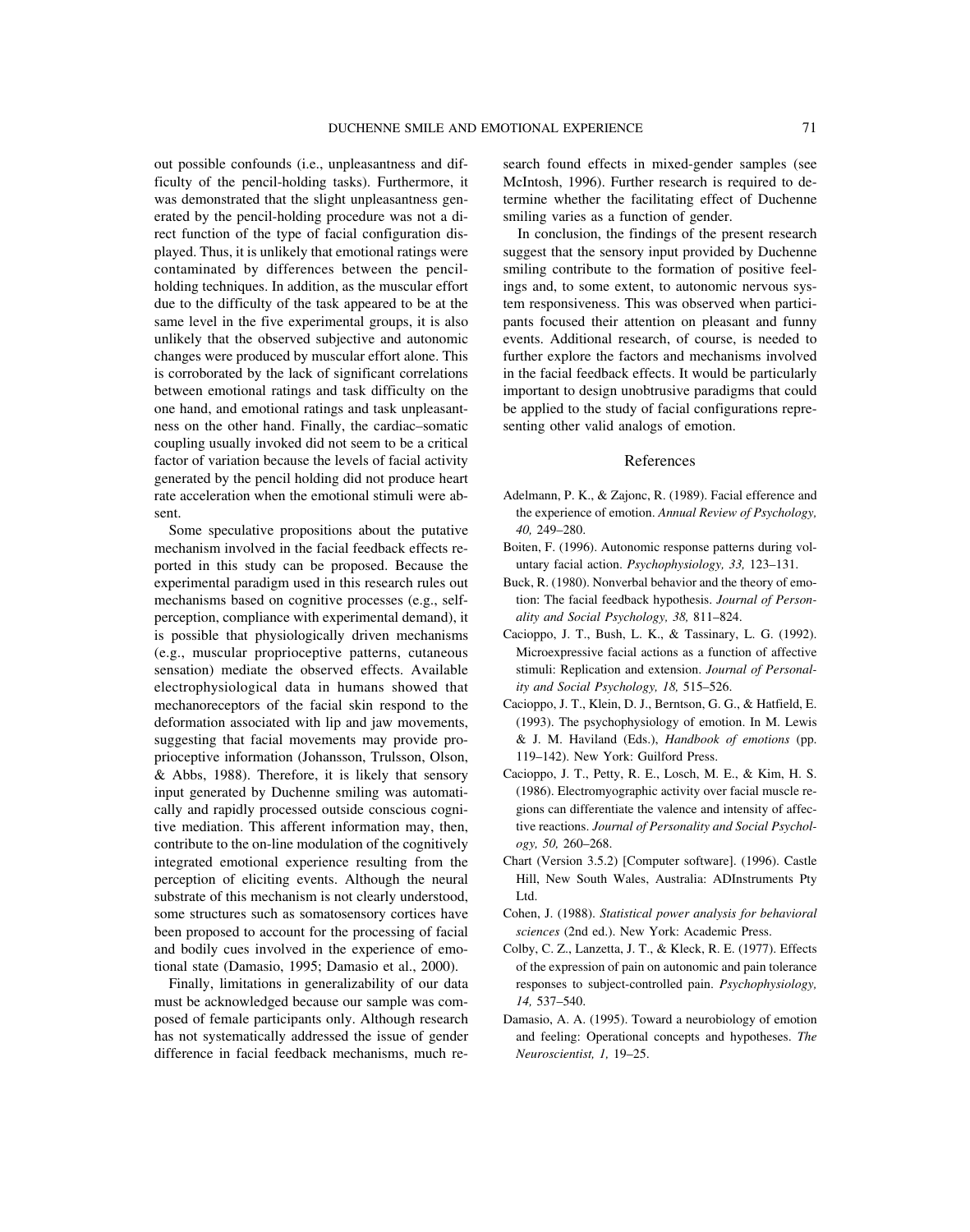- Damasio, A. R., Grabowski, T. J., Bechara, A., Damasio, H., Ponto, L., Pervizi, J., & Hichwa, R. D. (2000). Subcortical and cortical brain activity during the feeling of self-generated emotions. *Nature Neuroscience, 3,* 1049– 1056.
- Darwin, C. (1965). *The expression of the emotion in man and animals*. Chicago: University of Chicago Press. (Original work published 1872)
- Davidson, R. J., Ekman, P., Saron, C., Senulius, J., & Friesen, W. V. (1990). Approach-withdrawal and cerebral asymmetry: Emotional expression and brain physiology I. *Journal of Personality and Social Psychology, 58,* 330– 341.
- Dickson, K. L., Walker, H., & Fogel, A. (1997). The relationship between smile type and play type during parent– infant play. *Developmental Psychology, 33,* 925–933.
- Dimberg, U. (1982). Facial reactions to facial expressions. *Psychophysiology, 19,* 643–647.
- Duchenne, G. B. (1990). *The mechanism of human facial expression or an electro-physiological analysis of the expression of emotions* (R. A. Cutherbertson, Ed. & Trans.). New York: Cambridge University Press. (Original work published 1862)
- Duclos, S. E., & Laird, J. D. (2001). The deliberate control of emotional experience through control of expressions. *Cognition and Emotion, 15,* 27–56.
- Duclos, S. E., Laird, J. D., Schneider, E., Sexter, M., Stern, L., & Van Lighten, O. (1989). Emotion-specific effects of facial expressions and postures on emotional experience. *Journal of Personality and Social Psychology, 57,* 100– 108.
- Ehrlichman, H., & Halpern, J. N. (1988). Affect and memory: Effects of pleasant and unpleasant odors on retrieval of happy and unhappy memories. *Journal of Personality and Social Psychology, 55,* 769–779.
- Ekman, P. (1989). The argument and evidence about universals in facial expressions of emotion. In H. Wagner & A. Manstead (Eds*.*), *Handbook of psychophysiology: The biological psychology of the emotions and social processes (*pp. 143–164). New York: Wiley.
- Ekman, P., Davidson, R. J., & Friesen, W. V. (1990). The Duchenne smile: Emotional expression and brain physiology II. *Journal of Personality and Social Psychology, 58,* 342–353.
- Ekman, P., & Friesen, W. V. (1975). *Unmasking the face.* Englewood Cliffs, NJ: Prentice Hall.
- Ekman, P., & Friesen, W. V. (1978). *Facial Action Coding System: A technique for measurement of facial movement*. Palo Alto, CA: Consulting Psychologist Press.
- Ekman, P., & Friesen, W. V. (1982). Felt, false, and miserable smiles. *Journal of Nonverbal Behavior, 6,* 238– 252.
- Ekman, P., Friesen, W. V., & Ancoli, S. (1980). Facial signs of emotional experience. *Journal of Personality and Social Psychology, 39,* 1125–1134.
- Ekman, P., Friesen, W. V., & O'Sullivan, M. (1988). Smiles when lying. *Journal of Personality and Social Psychology, 54,* 414–420.
- Ekman, P., Levenson, R. W., & Friesen, W. V. (1983, September 16). Autonomic nervous system activity distinguishes among emotions. *Science, 221,* 1208–1210.
- Fernández-Dols, J. M., & Ruiz-Belda, M. A. (1995). Are smiles a sign of happiness? Gold medal winners at the Olympic Games. *Journal of Personality and Social Psychology, 69,* 1113–1119.
- Fernández-Dols, J. M., & Ruiz-Belda, M. A. (1997). Spontaneous facial behavior during intense emotional episodes: Artistic truth and optical truth. In J. A. Russel & J. M. Fernández-Dols (Eds.), *The psychology of facial expression* (pp. 255–274). New York: Cambridge University Press.
- Flack, W. F., Laird, J. D., & Cavallaro, L. A. (1999). Separate and combined effects of facial expressions and bodily postures on emotional feelings. *European Journal of Social Psychology, 29,* 203–217.
- Fox, N. A., & Davidson, R. J. (1988). Patterns of brain electric activity during facial signs of emotion in 10 month-old infants. *Developmental Psychology, 24,* 230– 236.
- Frank, M. G., Ekman, P., & Friesen, W. V. (1993). Behavioral markers and recognizability of the smile of enjoyment. *Journal of Personality and Social Psychology, 64,* 83–93.
- Fridlund, A. J. (1991). Sociality of solitary smiling: Potentiation by an implicit audience. *Journal of Personality and Social Psychology, 60,* 229–240.
- Fridlund, A. J. (1994). *Human facial expression: An evolutionary view.* San Diego, CA: Academic Press.
- Gavanski, I. (1986). Differential sensitivity of humor ratings and mirth responses to cognitive and affective components of the humor response. *Journal of Personality and Social Psychology, 51,* 209–214.
- Greenwald, M. K., Cook, E. W., & Lang, P. J. (1989). Affective judgment and psychophysiological response: Dimensional covariation in the evaluation of pictorial stimuli. *Journal of Psychophysiology, 3,* 51–64.
- Gross, J. J., & Levenson, R. W. (1997). Hiding feelings: The acute effects of inhibiting negative and positive emotion. *Journal of Personality and Social Psychology, 106,* 95–103.
- Hager, J. C., & Ekman, P. (1981). Methodological problems in Tourangeau and Ellsworth's study of facial expression and experience of emotion. *Journal of Personality and Social Psychology, 40,* 358–362.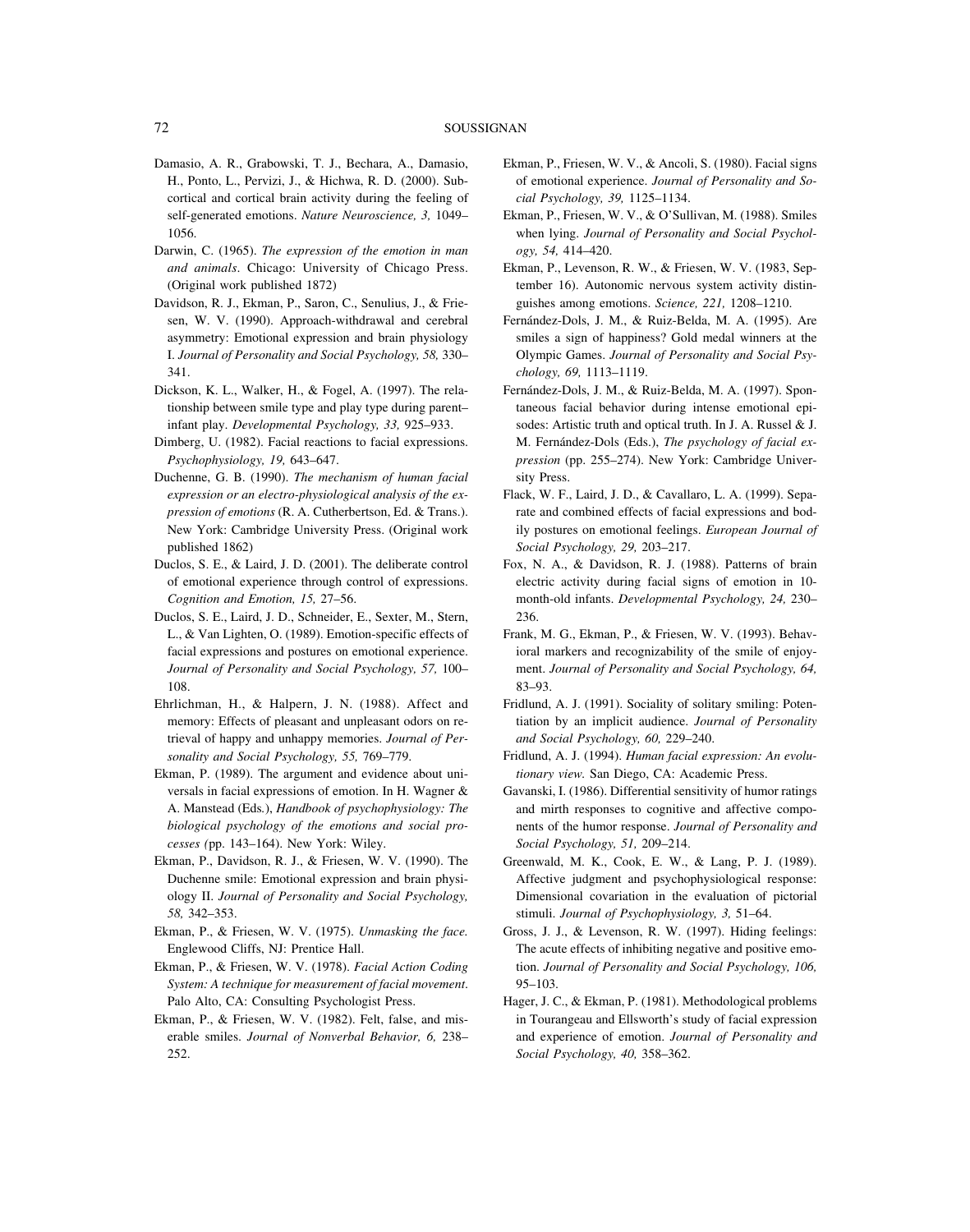- Hess, U., Kappas, A., McHugo, G. J., Lanzetta, J. T., & Kleck, R. E. (1992). The facilitative effect of facial expression on the self-generation of emotion. *International Journal of Psychophysiology, 12,* 251–265.
- Howel, D. C. (1992). *Statistical methods for psychology* (3rd ed.). Belmont, CA: Duxbury Press.
- Izard, C. E. (1971). *The face of emotion*. New York: Appleton-Century-Crofts.
- Izard, C. E. (1990). Facial expressions and the regulation of emotion. *Journal of Personality and Social Psychology, 58,* 487–498.
- James, W. (1890). *The principles of psychology,* New York: Holt.
- Johansson, R. S., Trulsson, M., Olson, K. A., & Abbs, J. H. (1988). Mechanoreceptive afferent activity in the infraorbital nerve in man during speech and chewing movements. *Experimental Brain Research, 72,* 1209–1214.
- Keltner, D. (1995). Signs of appeasement: Evidence for the distinct displays of embarrassment, amusement, and shame. *Journal of Personality and Social Psychology, 68,* 441–454.
- Kleck, R. E., Vaughan, R. C., Cartwright-Smith, J., Vaughan, K. B., Colby, C. Z., & Lanzetta, J. T. (1976). Effects of being observed on expressive, subjective, and physiological responses to painful stimuli. *Journal of Personality and Social Psychology, 34,* 1211–1218.
- Kraut, R. E. (1982). Social pressure, facial feedback, and emotion. *Journal of Personality and Social Psychology, 42,* 853–863.
- Kraut, R. E., & Johnston, R. E. (1979). Social and emotional messages of smiling: An ethological approach. *Journal of Personality and Social Psychology, 37,* 1539–1553.
- Lafrance, M., & Hecht, M. A. (1999). Option or obligation to smile: The effects of power and gender on facial expression. In P. Philippot, R. S. Feldman, & E. J. Coats (Eds.), *The social context of nonverbal behavior* (pp. 45– 70). New York: Cambridge University Press.
- Laird, J. D. (1974). Self-attribution of emotion: The effects of expressive behavior on the quality of emotional experience. *Journal of Personality and Social Psychology, 29,* 475–486.
- Laird, J. D. (1984). The real role of facial response in the experience of emotion: A reply to Tourangeau and Ellsworth, and others. *Journal of Personality and Social Psychology, 47,* 909–917.
- Lanzetta, J. T., Cartwright-Smith, J., & Kleck, R. E. (1976). Effects of nonverbal dissimulation on emotional experience and autonomic arousal. *Journal of Personality and Social Psychology, 33*, 354–370.
- Larsen, R. J., Kasimatis, M., & Frey, K. (1992). Facilitating the furrowed brow: An unobtrusive test of the facial feed-

back hypothesis applied to unpleasant affect. *Cognition and Emotion, 6,* 321–338.

- Levenson, R. W., Ekman, P., & Friesen, W. V. (1990). Voluntary facial action generates emotion-specific autonomic nervous system activity. *Psychophysiology, 27,* 363–384.
- Levenson, R. W., Ekman, P., Heider, K., & Friesen, W. V. (1992). Emotion and autonomic nervous system activity in the Minangkabau of West Sumatra. *Journal of Personality and Social Psychology, 62,* 972–988.
- Leventhal, H., & Mace, W. (1970). The effect of laughter on evaluation of a slapstick movie. *Journal of Personality, 38,* 16–30.
- Manstead, A. S. R. (1988). The role of facial movement in emotion. In H. L. Wagner (Ed.), *Social psychophysiology: Theory and clinical applications* (pp. 105–129). New York: Wiley.
- Matsumoto, D. (1987). The role of facial response in the experience of emotion: More methodological problems and a meta-analysis. *Journal of Personality and Social Psychology, 52,* 769–774.
- McCanne, T. R., & Anderson, J. A. (1987). Emotional responding following experimental manipulation of facial electromyographic activity. *Journal of Personality and Social Psychology, 52,* 759–768.
- McIntosh, D. N. (1996). Facial feedback hypotheses: Evidence, implications, and directions. *Motivation and Emotion, 20,* 121–147.
- McIntosh, D. N., Zajonc, R. B., Vig, P. S., & Emerick, S. W. (1997). Facial movement, breathing, temperature, and affect: Implications of the vascular theory of emotion efference. *Cognition and Emotion, 11,* 171–195.
- Messinger, D. S., Fogel, A., & Dickson, K. L. (2001). All smiles are positive, but some smiles are more positive than others. *Developmental Psychology, 37,* 642–653.
- Provine, R. R., & Fischer, K. R. (1989). Laughing, smiling, and talking: Relation to sleeping and social context in humans. *Ethology, 83,* 295–305.
- Putnam, L., Winton, W., & Krauss, R. (1982). Effects of nonverbal affective dissimulation on phasic autonomic and facial responses. *Psychophysiology, 19,* 580–581.
- Rutledge, L. L., & Hupka, R. B. (1985). The facial feedback hypothesis: Methodological concerns and new supporting evidence. *Motivation and Emotion, 9,* 219–240.
- Schneider, K., & Unzner, L. (1989). Achievement-related cognitions and emotions in preschoolers. In F. Halisch & J. H. L. Van den Bercken (Eds.), *International perspectives on achievement and task motivation* (pp. 87–111), Amsterdam, the Netherlands: Swets & Zeitlinger.
- Soussignan, R., & Schaal, B. (1996a). Children's facial responsiveness to odors: Influences of odor valence, gen-